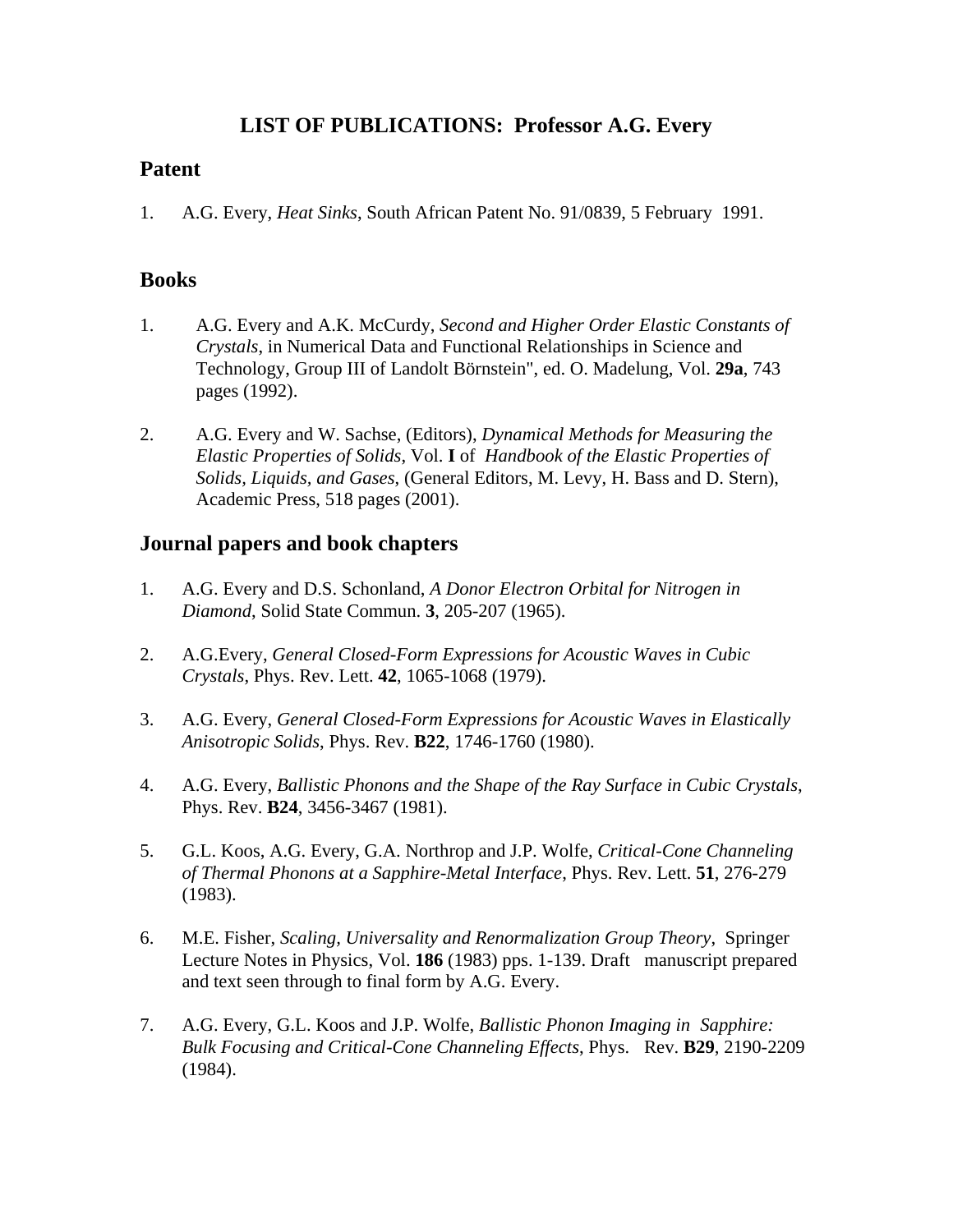8. D.C. Hurley, A.G. Every and J.P. Wolfe, *Ballistic Phonon Imaging of Diamond*, J. Phys. **C17**, 3157-3166 (1984).

9. A.G. Every and J.P. Wolfe, *Phonon Imaging*, in Physics News in 1983 (American Institute of Physics, 1983) pps 36-38. Article reprinted in Physics Today, (Jan,1984) p. S15.

- 10. A.G. Every and A.J. Stoddard, *Phonon Focusing in Cubic Crystals whose Transverse Phase Velocities Exceed their Longitudinal Phase Velocity in Some Direction*, Phys. Rev. **B32**, 1319-1322 (1985).
- 11. A.G. Every, *A Model for Calculating Surface Directivity Effects in Phonon Imaging*, Solid State Commun. **57**, 691-693 (1986).
- 12. A.G. Every, *Pseudosurface Wave Structures in Phonon Imaging*, Phys. Rev. **B33**, 2719-2732 (1986).

13. A.G. Every, *On the Formation of Phonon Focusing Caustics in Crystals*, Phys. Rev. **B34**, 2852-2862 (1986).

- 14. P.E. Ngoepe, J.D. Comins and A.G. Every, *Brillouin Scattering Measurements on LaF3 at High Temperatures*, Phys. Rev. **B34**, 8153-8156 (1986).
- 15. A.G. Every, *Acoustic Symmetry in Phonon Imaging*, J. Phys. **C20**, 2973-2982 (1987).
- 16. A.G. Every and A.K. McCurdy, *Phonon Focusing in Piezoelectric Crystals*, Phys. Rev. **B36**, 1432-1447 (1987).
- 17. A.G. Every, *Electroacoustic Waves in Piezoelectric Crystals: Certain Limiting Cases*, Wave Motion **9**, 493-497 (1987).
- 18. A.G. Every, *Effects of First Order Spatial Dispersion on Phonon Focusing: Application to Quartz*, Phys. Rev. **B36**, 1448-1456 (1987).
- 19. A.G. Every, *Classification of the Phonon Focusing Patterns of Tetragonal Crystals*, Phys. Rev. **B37**, 9964-9977 (1988).
- 20. A.G. Every, L.J. Challis, N.P. Hewett and J. Cooper, *Simulation of the Surface Temperature Profile of a Heated Slab-Shaped Sample in the Casimir Conduction Regime*, J. Phys. C: Condens. Matter **2**, 3659-3666 (1990).
- 21. N.P. Hewett, P.A. Russell, L.J. Challis, F.F. Ouali, V.W. Rampton, A.J. Kent and A.G. Every, *Hot Electron Effects and Phonon Emission from a 2-Dimensional Electron Gas (2DEG),* Semiconductor Science and Technology **4**, 955-957 (1989).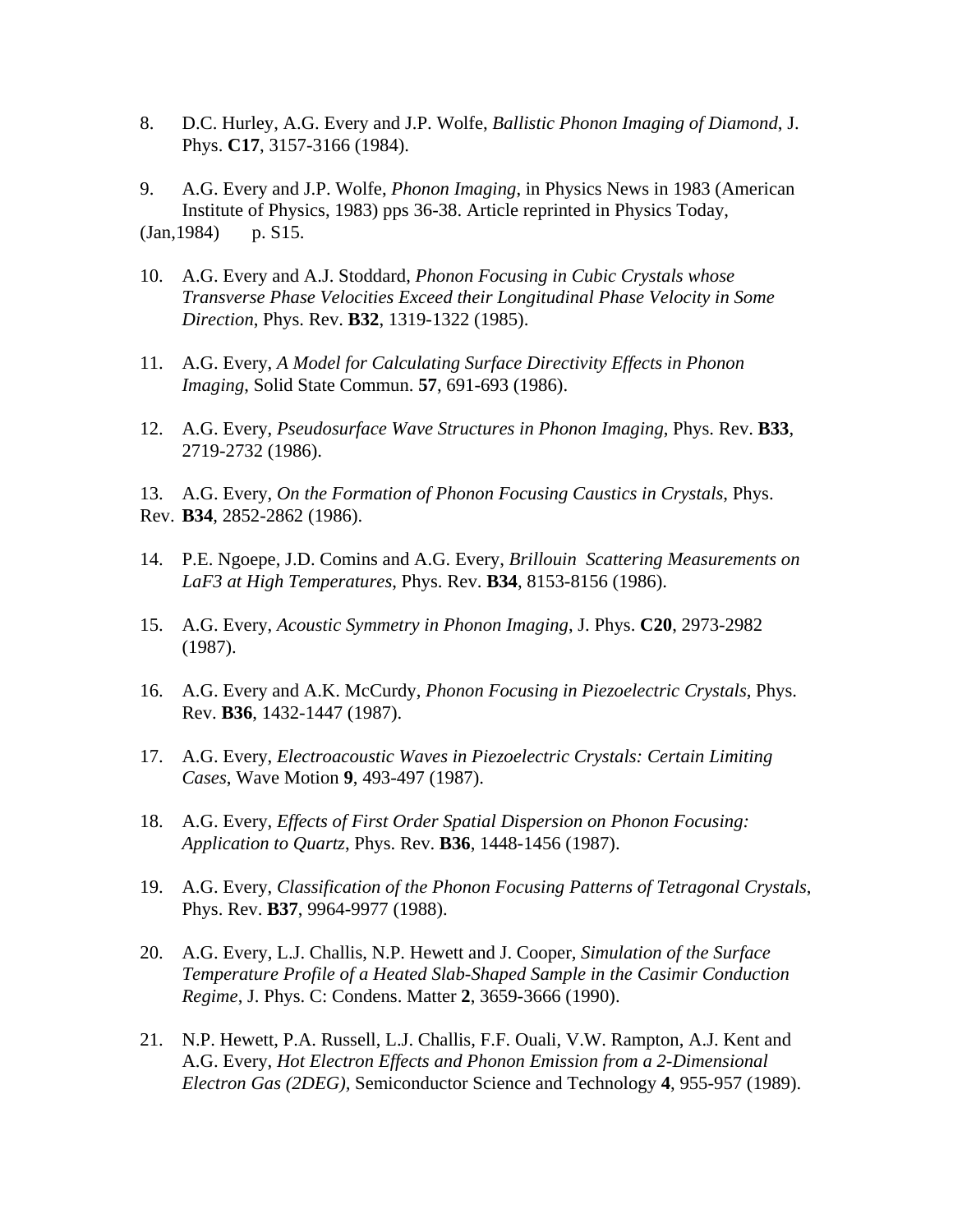- 22. K.Y. Kim, W. Sachse and A.G. Every, *On the Determination of Sound Speeds in Cubic Crystals and Isotropic Media Using a Broadband Ultrasonic Point- Source/Point-Receiver Method*, J. Acoust. Soc. Am. **93**, 1393-1406 (1993).
- 23. A.G. Every, W. Sachse, K.Y. Kim and M.O. Thompson, *Phonon Focusing in Silicon at Ultrasonic Frequencies*, Phys. Rev. Lett. **65**, 1446-1449 (1990).
- 24. A.G. Every and W. Sachse, *Determination of the Elastic Constants of Anisotropic Solids from Acoustic Wave Group Velocity Measurements*, Phys. Rev. **B42**, 8196- 8205 (1990).
- 25. U. Karfunkel, T. Nam, R.J. Keddy and A.G. Every, *The Effects of Nitrogen Impurity on the Radiation Detection Properties of Synthetic Diamond*, Radiat. Effects and Defects in Solids **116**, 233-252 (1991).
- 26. A.G. Every and W. Sachse, *Focusing of Elastic Waves in Anisotropic Solids*, in Modern Theory of Anisotropic Elasticity and Applications, ed. J.J. Wu, T.C. Ting and D.M. Barnett, SIAM, pps. 301-309 (1991).
- 27. W. Sachse, A.G. Every and M.O. Thompson, *Impact of Laser Pulses on Composite Materials, in Impact Response and Elastodynamics of Composites*, ed. A.K. Mal and V. Rajapakse, Am. Soc. Mech. Eng., AMD-Vol.**116**, 51-62 (1990).
- 28. A.G. Every and W. Sachse, *Sensitivity of Inversion Algorithms for Recovering Elastic Constants of Anisotropic Solids from Longitudinal Wavespeed Data*, Ultrasonics **30**, 43-48 (1992).
- 29. A.G. Every and W. Sachse, *Imaging of Laser-Generated Ultrasonic Waves in Silicon*, Phys. Rev. **B44**, 6689-6699 (1991).
- 30. A.G. Every, Y. Tzou, D.P.H. Hasselman and R. Raj, *The Effect of Particle Size on the Thermal Conductivity of ZnS/Diamond Composites: Theory and Experiment*, Acta Metall. Mater. **40**, 123-129 (1992).
- 31. B. Castagnede, A.G. Every and W. Sachse, *Numerical Instability of Inversion Algorithms for Recovering Elastic Constants from Ultrasonic Velocities in Anisotropic Solids*, C. R. Acad. Sci. Paris, **t314**, Serie II, 865-871 (1992).
- 32. L. Glasser and A.G. Every, *Energies and Spacings of Point Charges on a Sphere*, J. Phys. A : Math. and Gen. **25**, 2473-2482 (1992).
- 33. A.G. Every, *Phonon Focusing in Reflection and Transmission*, Phys. Rev. **B45**, 5270-5275 (1992).
- 34. W. Sachse, A.G. Every and I. Grabec, *Quantitative Ultrasonic Measurements in Composite Materials, in Enhancing Analysis Techniques for Composite Materials*,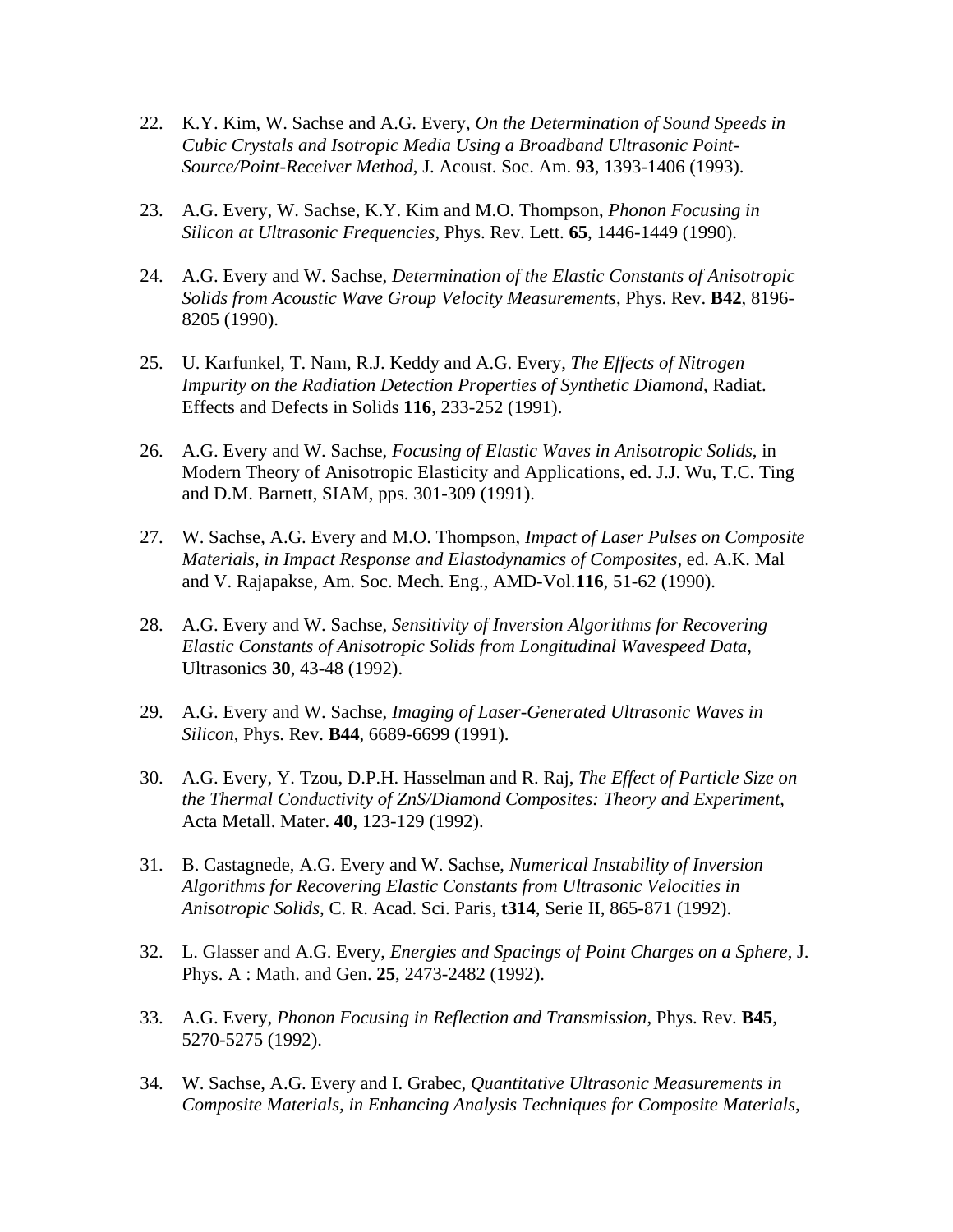ed. L. Schwer, J.N. Reddy and A. Mal, Am. Soc. Mech. Eng., NDE - Vol. **10**, 77- 88 (1991)

- 35. A.G. Every and V.I. Neiman, *Reflection of Electroacoustic Waves in Piezoelectric Solids: Mode Conversion into Four Bulk Waves*, J. Appl. Phys., **71**, 6018-6024 (1992).
- 36. A.G. Every and V.I. Neiman, *The Acoustic Ray Surface of Paratellurite*, S. Afr. J. Phys. **15**, 82-88 (1992).
- 37. A.G. Every, *Geometrical Factors in the Dispersion of Ballistic Heat Pulses*, Z. Phys. **B89**, 139-144 (1992).
- 38. A.G. Every, *Thermal Phonon Imaging*, in Die Kunst of Phonons, ed. T. Paszkiewicz and K. Rapcewicz, Plenum, pps. 55-72 (1994).
- 39. A.G. Every, K.Y. Kim and W. Sachse, *Phonon Imaging at Ultrasonic Frequencies: The Dynamic Response of Anisotropic Solids*, in Die Kunst of Phonons, ed. T. Paszkiewicz and T. Rapcewicz, Plenum, pps. 73-86 (1994).
- 40. K.Y. Kim, A.G. Every and W. Sachse, *Focusing of Fast Transverse Modes in (001) Silicon at Ultrasonic Frequencies*, J. Acoust. Soc. Am. **95**, 1942-1952 (1994).
- 41. K.Y. Kim, W. Sachse and A.G. Every, *Focusing of Acoustic Energy at the Conical Point in Zinc*, Phys. Rev. Lett. **70**, 3443-3446 (1993).
- 42. A.G. Every, *Determination of the Elastic Constants of Anisotropic Solids*, NDT&E International, **27**, 3-10 (1994). Expanded version of invited paper given at Pre- UI'93 Tutorial Day, Vienna (1993).
- 43. A.G. Every and K.Y.Kim, *Time Domain Dynamic Response Functions of Elastically Anisotropic Solids*, J. Acoust. Soc. Am. **95**, 2505-2516 (1994).
- 44. A.A. Maznev and A.G. Every, *Ray Surface and Focusing of Surface Acoustic Waves on the Basal Plane of Cubic Crystals*, Acta Acustica **1**,137-143 (1993).
- 45. A.A. Maznev and A.G. Every, *Secluded Supersonic Surface Waves in Germanium*, Phys. Lett. **A197**, 423-427 (1995).
- 46. K.Y. Kim, A.G. Every and W. Sachse, *Focusing of Quasitransverse Modes in Zinc at Ultrasonic Frequencies*, Int. J. Mod. Phys. **B8,** No. **17**, 2327-2352 (1994).
- 47. A.G. Every, *Phonons in Crystal Lattices*, Encyclopedia of Applied Physics, Vol. **13**, 439-458. VCH Publishers (1995). This 20 volume publication is sponsored by the Physical Societies of the USA, Germany and Japan. It contains approximately 550 review articles by leading World experts in their fields.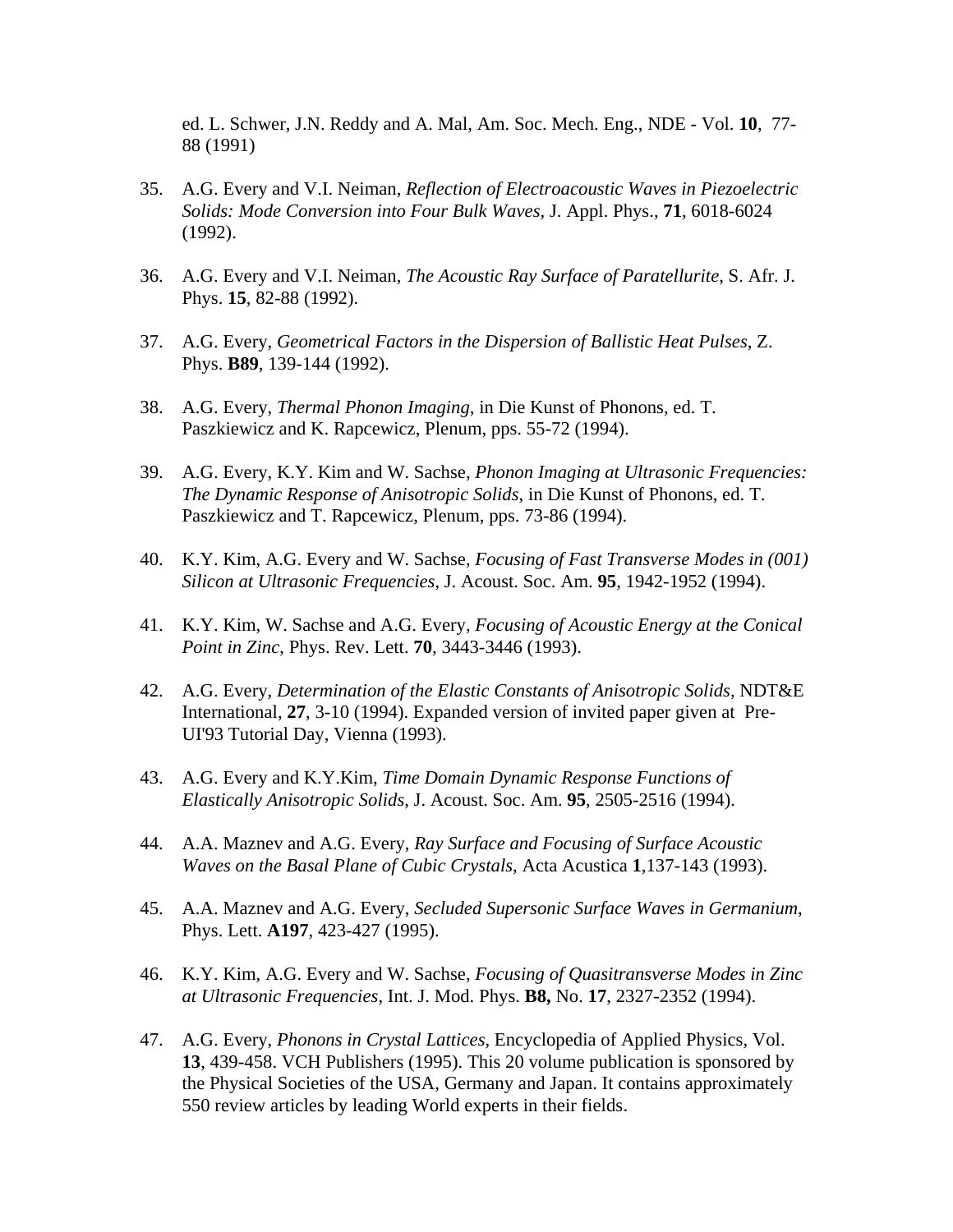- 48. A.G. Every, *Displacement Field of a Point Force Acting on the Surface of an Elastically Anisotropic Half-space*, J. Phys. A: Math. Gen. **27**, 7905-7914 (1994).
- 49. P.R. Stoddart, J.D. Comins and A.G. Every, *Brillouin Scattering Measurements of Surface Acoustic Wave Velocities in Silicon at High Temperatures*, Phys. Rev. **B51**, 17574-17578 (1995).
- 50. A.G. Every, K. Hillmann, K.U. Wuerz, H. Hasselmann and W. Grill, *Phase Singularities in Scanning Acoustic Microscopy*, J. Acoust. Soc. Am. **98**, 3375-3382 (1995).
- 51. K.Y. Kim, A.G. Every and W. Sachse, *Determination of the Elastic Constants of Anisotropic Solids from Group Velocity Measurements in Symmetry Directions*, Int. J. Mod. Phys. **B10**, 235-246 (1996).
- 52. A.A. Maznev and A.G. Every, *Focusing of Acoustic Modes in Thin Anisotropic Plates*, Acta Acustica **3**, 387-391 (1995).
- 53. A.A. Maznev and A.G. Every, *Formation of Surface Phonon Focusing Caustics in Crystals*, Solid State Commun. **97**, 679-687 (1996).
- 54. K.Y. Kim, K.C. Bretz, A.G. Every and W. Sachse, *Ultrasonic Imaging of the Group Velocity Surface about the Cubic Axis in Silicon*, J. Appl. Phys. **79**, 1857-1863 (1996).
- 55. W. Pang, P.R. Stoddart, J.D. Comins, A.G. Every, D. Pietersen and P.J. Marais, *Elastic Properties of TiN Hard Films at Room and High Temperatures Using Brillouin Scattering*, Int. J. Refractory Metals and Hard Materials **15**, 179-185 (1997).
- 56. A.L. Shuvalov and A.G. Every, *Curvature of Acoustic Slowness Surface of Anisotropic Solids Near Symmetry Axes*, Phys. Rev. **B53**, 14906-14916 (1996).
- 57. A.L. Shuvalov and A.G. Every, *Shape of the Acoustic Slowness Surface of Anisotropic Solids near Points of Conical Degeneracy*, J. Acoust. Soc. Am., **101**, 2381-2383 (1997).
- 58. A.A. Maznev and A.G. Every, *Time Domain Dynamic Response of an Anisotropic Elastic Solid to an Impulsive Line Force*, Int. J. Eng. Science **35**, 321-327 (1997).
- 59. A.G. Every, K.Y. Kim and A.A. Maznev, *The Elastodynamic Response of a Semi infinite Anisotropic Solid to Sudden Surface Loading*, J. Acoust. Soc. Am. **102**, 1346-1355 (1997).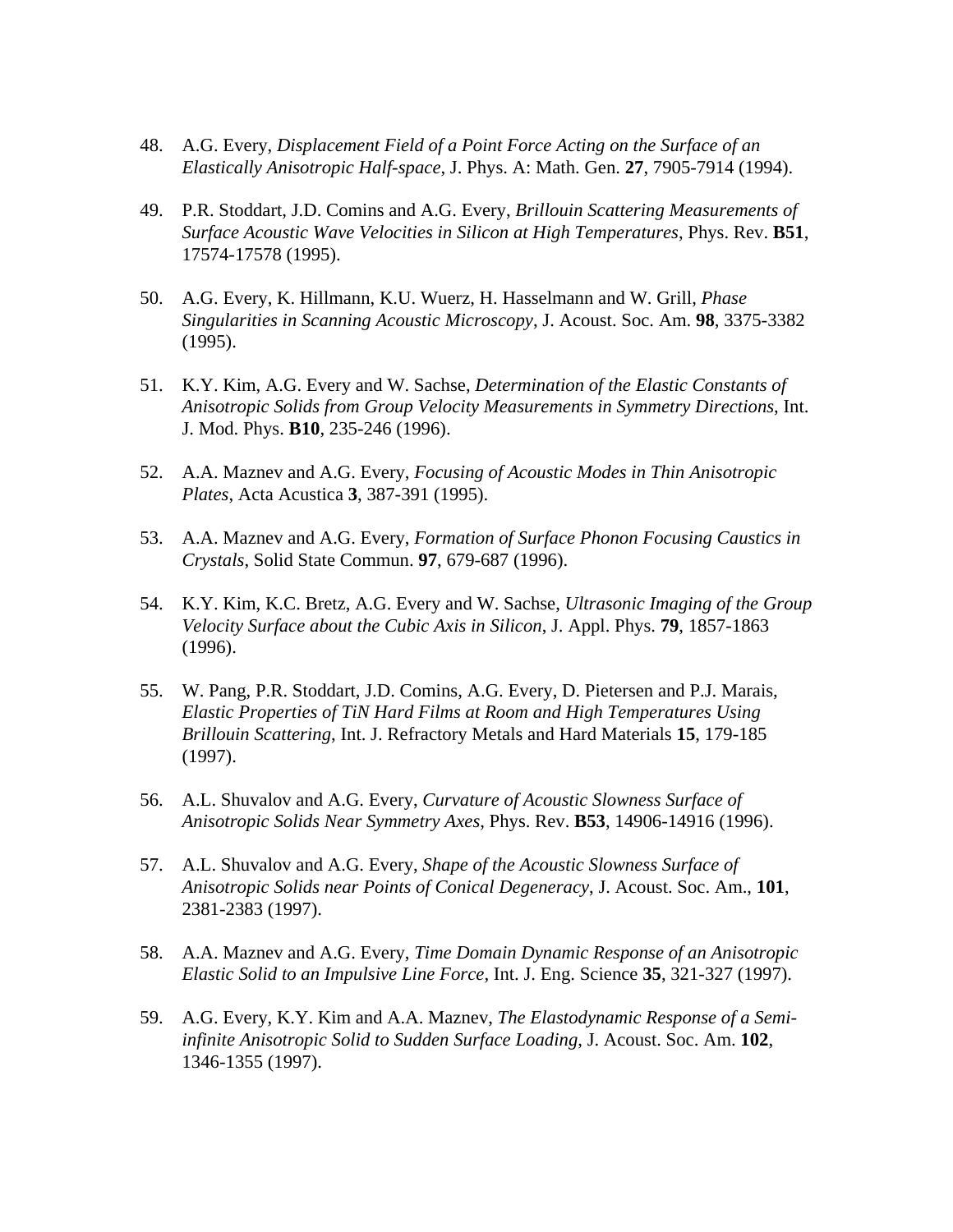- 60. A.G. Every, A.A. Maznev and G.A.D. Briggs, *Surface Response of a Fluid Loaded Anisotropic Solid to an Impulsive Point Force: Application to Scanning Acoustic Microscopy*, Phys. Rev. Lett. **79**, 2478-2481 (1997).
- 61. A.G. Every, K.Y. Kim and A.A. Maznev, *Surface Dynamic Response Functions of Anisotropic Solids*, Ultrasonics **36**, 349-353 (1998)
- 62. A.G. Every, W. Pang, J.D. Comins and P.R. Stoddart, *Brillouin Scattering Study of Guided Modes in TiN Films on High Speed Steel*, Ultrasonics **36**, 223-227 (1998).
- 63. O. Lefeuvre, P.Zinin, G.A.D. Briggs and A.G. Every, *Surface Wave Dispersion Beyond Cutoff for a Fast Layer on a Slow Substrate*, Appl. Phys. Lett. **72**, 856-857 (1998).
- 64. A.G. Every and G.A.D. Briggs, *Surface Response of a Fluid Loaded Solid to Impulsive Line and Point Forces: Application to Scanning Acoustic Microscopy*, Phys. Rev. **B58**, 1601-1612 (1998).
- 65. P.R. Stoddart, J.C. Crowhurst, J.D. Comins and A.G. Every, *Measurement Precision in Surface Brillouin Scattering*, J. Opt. Soc. Am. **15**, 2481-2489 (1998).
- 66. X. Zhang, J.D. Comins, A.G. Every and P.R. Stoddart*, Surface Brillouin Scattering Studies on Vanadium Carbides*, Int. J. Refractory Metals and Hard Materials **16**, 303-308 (1998).
- 67. W. Pang, J.D. Comins, A.G. Every and D. Pietersen, *The Correlation between Surface Acoustic Wave Velocity and Mechanical Properties of TiNx Coatings*, Int. J. Refractory Metals and Hard Materials **16**, 389-394 (1998).
- 68. X. Zhang, J.D. Comins, A.G. Every, P.R. Stoddart, W. Pang and T.E. Derry, *Brillouin Scattering Study of Sezawa and pseudo-Sezawa waves in Ion-bombarded Silicon Layers*, Phys. Rev. **B58**, 13677-13685 (1998).
- 69. W. Pang, A.G. Every, J.D. Comins, P.R. Stoddart and X. Zhang, *Brillouin Scattering from Acoustic Excitations in TiN Films on High Speed Steel – a Stiffening System*, J. Appl. Phys. **86**, 311-317 (1999).
- 70. P. Zinin, M.H. Manghnani, S. Tkachev, V. Askarpour, O. Lefeuvre and A.G. Every, *Brillouin Spectroscopy of Surface Modes in Thin Film Si3N4 on GaAs*, Phys. Rev. **B60**, 2844-2850 (1999).
- 71. O. Lefeuvre, W. Pang, P. Zinin, J.D. Comins, A.G. Every, G.A.D. Briggs, B.D. Zeller and G.E. Thompson, *Determination of the Elastic Properties of a Barrier Film on Aluminium by Brillouin Spectroscopy*, Thin Solid Films **350**, 53-58 (1999).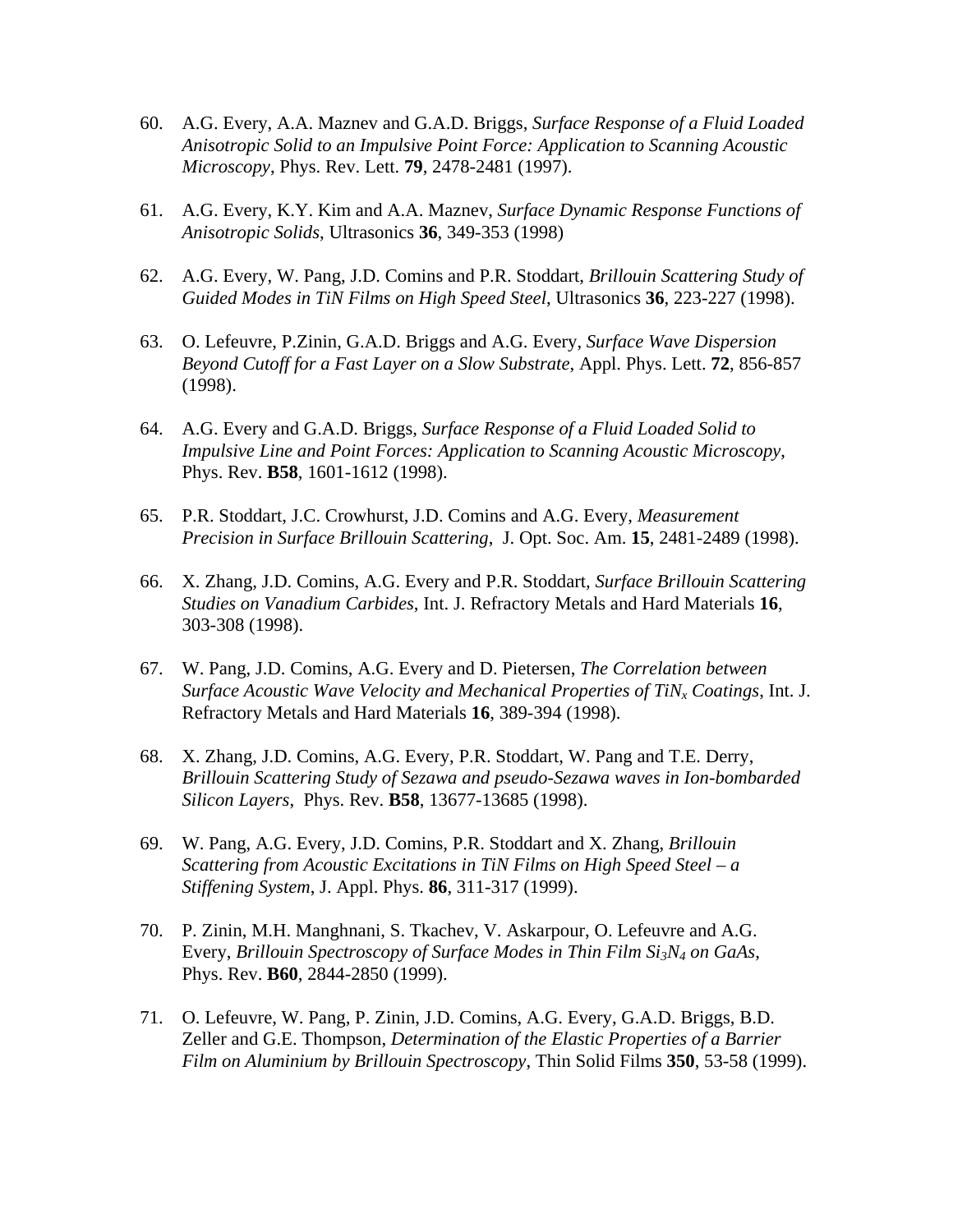- 72 A. de Bernabe, C. Prieto, D. Caceres, I. Vergara, A.G. Every and H.E. Fischer, *Anomalous Elastic Properties of Sin/Gen Superlattices: The Role of Interfaces*, Phys. Stat. Sol. (a) **188**, 1023-1040 (2001).
- 73. A. de Bernabe, C. Prieto, L. Gonzales, Y. Gonzales and A.G. Every, *Elastic Constant Determination of*  $In_xGa_{1x}P$  *and*  $In_xGa_{1x}As$  *by Surface Acoustic Waves, J.* Phys.: Condens. Matt. **11**, L323-L326 (1999).
- 74. J.D. Comins, A.G. Every, P.R. Stoddart, X. Zhang, J. Crowhurst and G.R. Hearne*, Surface Brillouin Scattering Studies of Opaque Solids and Thin Supported Films*, Ultrasonics **38**, 450-458 (2000).
- 75. G. Amulele and A.G. Every*, Anisotropic Wave Propagation in a Nickel-based Superalloy*, Ultrasonics **38**, 252-255 (2000).
- 76. A.G. Every, R.E. Vines and J.P. Wolfe, *Observation of Scholte-like Waves on the Liquid-loaded Surfaces of Periodic Surfaces*, Ultrasonics **38**, 761-766 (2000).
- 77. A.G. Every, R.E. Vines and J.P. Wolfe, *Line-focus Probe Excitation of Scholte Acoustic Waves at the Liquid-loaded Surfaces of Periodic Surfaces*, Phys. Rev. **B60**, 11755-11760(1999).
- 78. R.E. Vines, J.P. Wolfe and A.G. Every*, Scanning Phononic Lattices with Ultrasound*, Phys. Rev. **B60**, 11871-11874 (1999).
- 79. O. Lefeuvre, O.V. Kolosov A.G. Every, G.A.D. Briggs and Y. Tsukahara, *Elastic Measurements of Layered Nanocomposite Materials by Brillouin Spectroscopy*, Ultrasonics **38**, 459-465 (2000).
- 80. G.M. Amulele and A.G. Every, *Ultrasonic Measurement of the Wall Thickness of Hollow Gas Turbine Blades*, S.A. Mechanical Engineer **49**(6), 70 (1999).
- 81. J.C. Crowhurst, G.R. Hearne, J.D. Comins, A.G. Every and P.R. Stoddart, *Surface Brillouin Scattering at High Pressure – Application to a Thin Supported Gold Film*, Phys. Rev. **B60** (Rapid Communications), 14990-14993 (1999).
- 82. A.L. Shuvalov and A.G. Every, *Transverse Curvature of the Acoustic Slowness Surface in Crystal Symmetry Planes and Associated Phonon Focusing Cusps*, J. Acoust. Soc. Am. **108**, 2107-2113 (2000).
- 83. A.L. Shuvalov and A.G. Every*, Evolution of Phonon-focusing Caustics under Linear Spatial Dispersion*, J. Phys. A: Math. Gen. **33**, 5105-5115 (2000).
- 84. X. Zhang, J.D. Comins, A.G. Every and T.E. Derry, *Use of Surface Brillouin Scattering to Examine a Structural Transition in Carbon Ion Bombarded Silicon During High Temperature Annealing*, Phys. Rev. **B65**, 012106-1-6 (2002).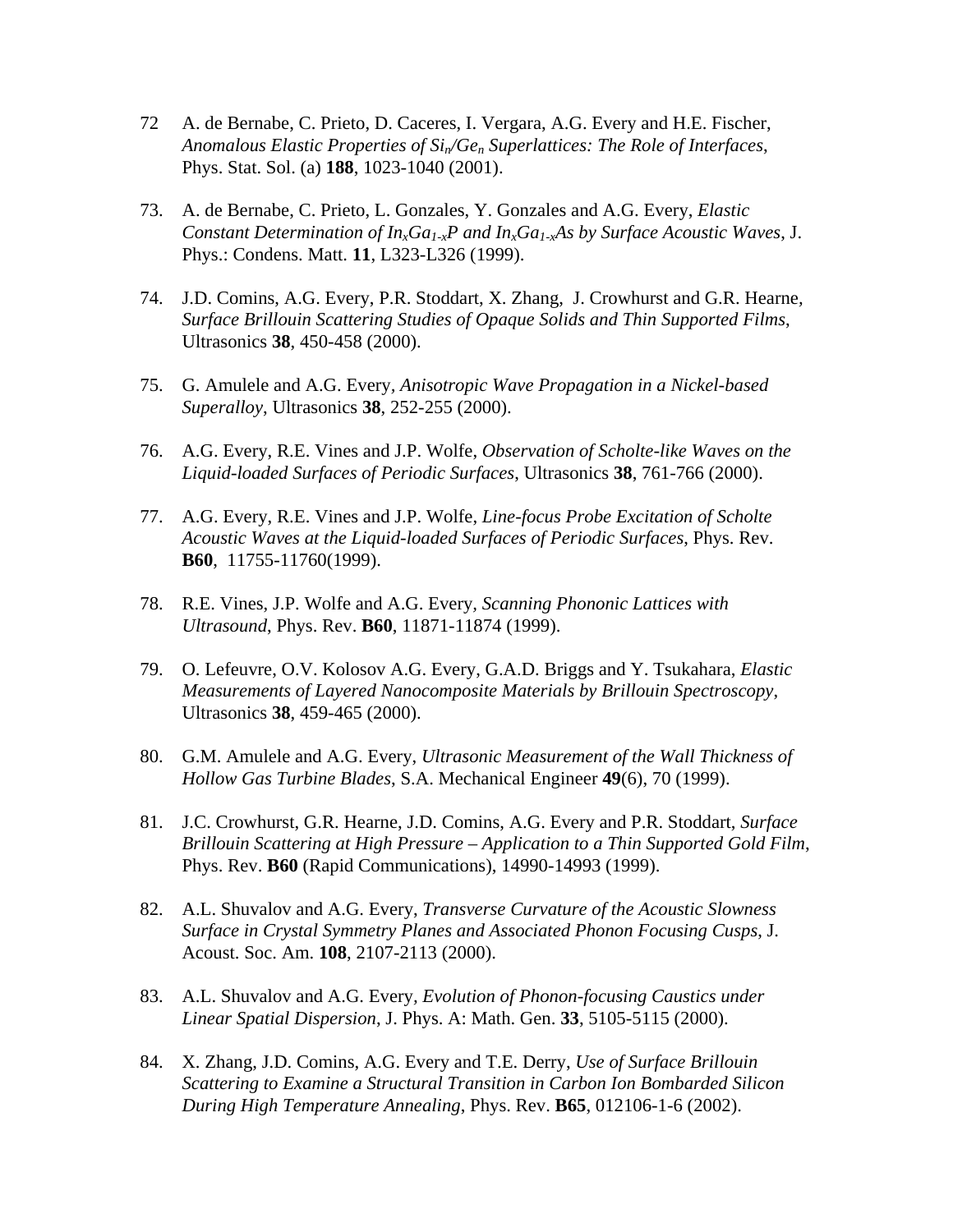- 85. X. Zhang, M.H. Manghnani and A.G. Every*, Evidence for a Shear Horizontal Resonance in Thin Supported Films*, Phys. Rev. **B62**, R2271-R2274 (2000).
- 86. L.-P. Song, A.G. Every and C. Wright, *Linearized Approximations for Phase Velocities of Elastic Waves in Weakly Anisotropic Media*, J. Phys D: Appl. Phys. **34**, 2052-2062 (2001).
- 87. L.-P. Song, A.G. Every and C. Wright, *Tomography of Joint P-wave Travel Time and Polarization Data: a Simple Approach for Media with Low to Moderate Velocity Gradients*, J. Acoust. Soc. Am. **109**, 1796-1807 (2001).
- 88. L.-P. Song and A.G. Every, *Approximate Formulas for Acoustic Wave Group Slownesses in Weakly Orthorhombic Media*, J. Phys. D: Appl. Phys. (Rapid Commun.) **33**, L81-L85 (2000).
- 89. A.G. Every and G.M. Amulele, *Angular Spectrum Method and Ray Algorithm for the Acoustic Field of a Focusing Transducer in an Anisotropic Solid*, IEEE Transactions on Ultrasonics, Ferroelectrics and Frequency Control **49**, 307-318 (2002).
- 90. A.G Every, *The Elastic Properties of Solids: Static and Dynamic Principles*, Chapter 1 of Vol. **I** of *Handbook of Elastic Properties of Solids, Liquids, and Gases*, Academic Press (2001) pp. 3-36.
- 91. A.G. Every, W. Sachse and K.Y. Kim, *Point Source/Point Receiver Methods*, Chapter 4 of Vol. **I** of *Handbook of Elastic Properties of Solids, Liquids, and Gases*, Academic Press (2001) pp.78-108; Reprinted in *Modern Acoustical Techniques for the Measurement of Mechanical Properties, Vol. 39 of Experimental Methods in the Physical Sciences*, Academic Press (2001) pp. 37-64.
- 92. X. Zhang, P.R. Stoddart, J.D. Comins and A.G. Every, *High Temperature Elastic Properties of a Nickel-Based Superalloy Studied by Surface Brillouin Scattering,* J. Phys.: Condens. Matter **13**, 2281-2294 (2001).
- 93. A.L. Shuvalov and A.G. Every, *Some Properties of Surface Acoustic Waves in Anisotropic Coated Solids, Studied by the Impedance Method*, Wave Motion **36**, 257-273 (2002).
- 94. A.L. Shuvalov and A.G. Every, *Characteristic Features of the Velocity Dispersion of Surface Acoustic Waves in Anisotropic Coated Solids*, Ultrasonics **40**, 939-942 (2002).
- 95. A.G. Every and Lin-Ping Song, *The Elastic Characterization of Anisotropic Solids Using Group Velocity Data*, Progress in Natural Science **11**, S71-S74 (2001).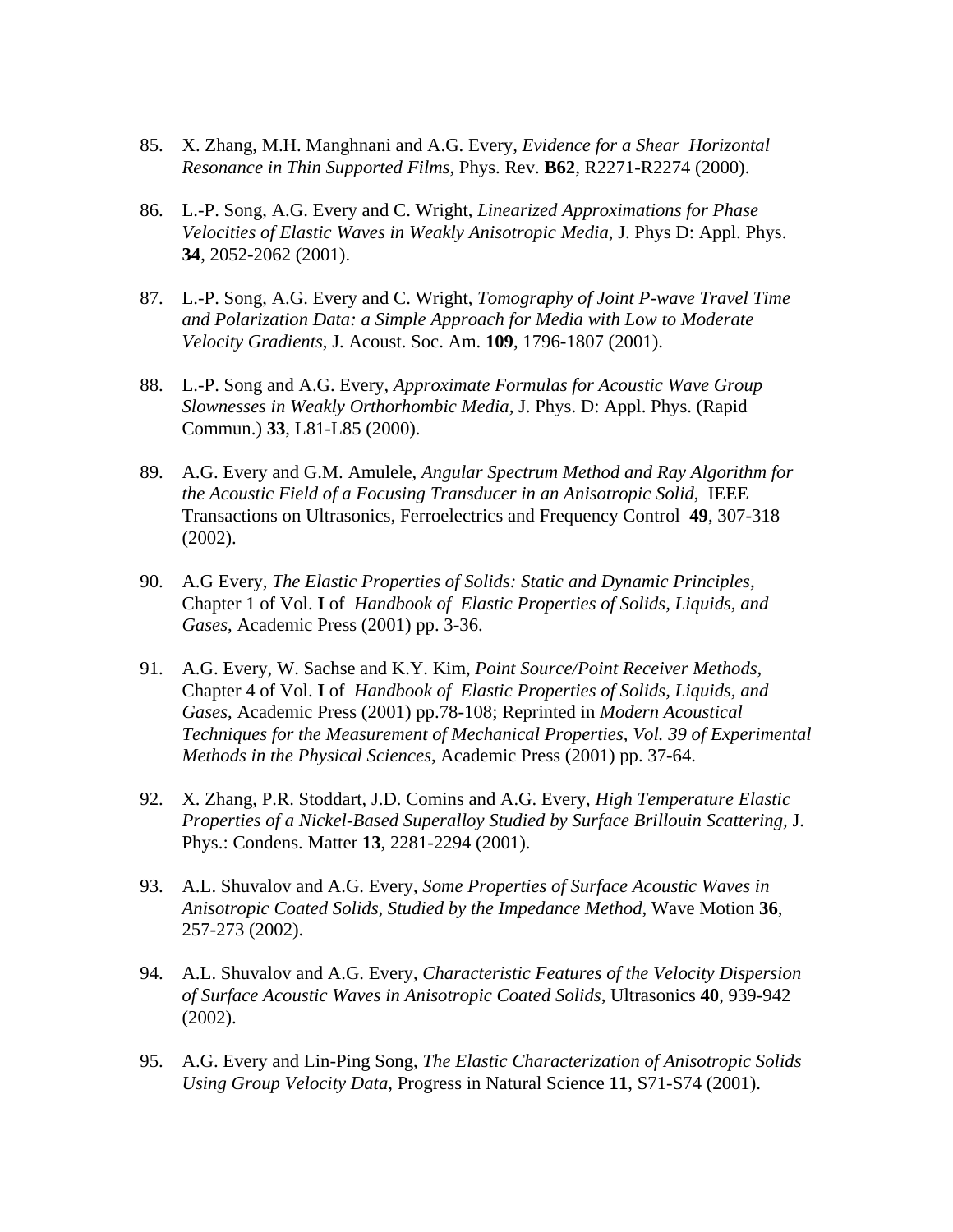- 96. X. Zhang, R. Sooryakumar, A.G. Every and M.H. Manghnani, *Observation of Organ-pipe Acoustic Excitations in Supported Thin Films*, Phys. Rev. **B64**, 81402- 81405 (2001).
- 97. A.G. Every, *Measurement of the Near-Surface Elastic Properties of Solids and Thin Supported Films*, Measurement Science and Technology **13**, R21-R39 (2002).
- 98. M. Pluta, A.G. Every, W. Grill and T.J. Kim, *Fourier Inversion of Acoustic Wave Fields in Anisotropic Solids*, Phys. Rev. **B67**, 094117-1-9 (2003). **DOI:**  10.1103/PhysRevB.67.094117.
- 99. A.G. Every and M. Deschamps, *Principal Surface Wave Velocities in the Point Focus Acoustic Materials Signature V(z) of an Anisotropic Solid*, Ultrasonics **41** (7), 581-591 (2003).
- 100. M. Beghi, A.G. Every and P.V. Zinin, *Brillouin Scattering Measurement of SAW Velocities for Determining Near-surface Elastic Properties*, in *Ultrasonic Nondestructive Evaluation: Engineering and Biological Material Characterization*, ed. T. Kundu, CRC Press (2004) pp. 581-651. ISBN 0-8493-1462-3.
- 101. M. Pluta, A.G. Every and W. Grill, *Inversion of Acoustic Diffraction Fields in Anisotropic Solids*, Ultrasonics **42**, 243-248 (2004).
- 102. A.G. Every, M. Pluta, W. Grill and K.U. Würz, *Phonon Focusing Caustics in Crystals and their Diffraction Broadening at Ultrasonic Frequencies*, Trans. Roy. Soc. South Africa **58 (2)**, 119-128 (2003).
- 103. A.G. Every, M. Pluta and W. Grill, *Interference of Non-Aligned Airy Diffraction Patterns in Acoustic Microscopy Images of Crystals*, Proc. Roy. Soc. **A461**, 3847- 3862 (2005). **DOI**: 10.1098/rspa.2005.1545.
- 104. A.G. Every, *Weak Spatial Dispersion and the Unfolding of Wave Arrival Singularities in the Elastodynamic Green's Functions of Solids*, Phys. Rev. **B72**, 104302-1-10 (2005). **DOI:** 10.1103/PhysRevB.72.104302.
- 105. A.G. Every, *Effect of Spatial Dispersion on Transient Wave Propagation in 3D,*  Ultrasonics, in press (2006).
- 106. A.G. Every, B. Mathe and J.D. Comins, *The Study of Guided Waves in Surfaces and Thin Supported Films Using Surface Brillouin Scattering and Acoustic Microscopy*, Ultrasonics, in press (2006).
- 107. M. Pluta, A.G. Every and W. Grill, *On Interference Effects in the Elastodynamic Green's Functions*  $G_{33}(\mathbf{x}, \omega)$  *of Si and GaAs*, Ultrasonics, in press (2006).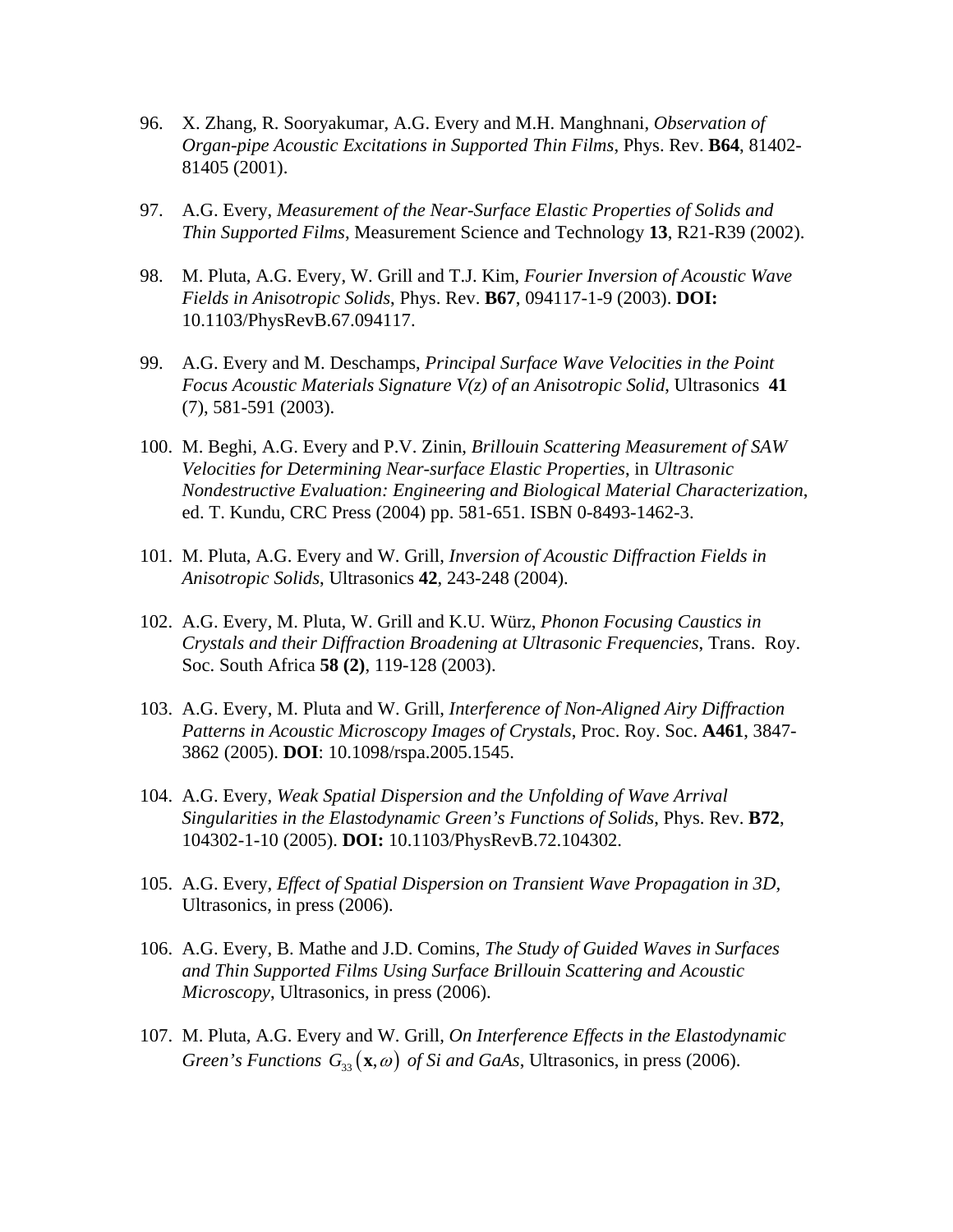108. A.G. Every, J.D. Kaplunov and G.A. Rogerson, *Unfolding of Wave Arrival Singularities in the Elastodynamic Green's Functions of Anisotropic Solids under Weak Spatial Dispersion*, submitted for publication (2006).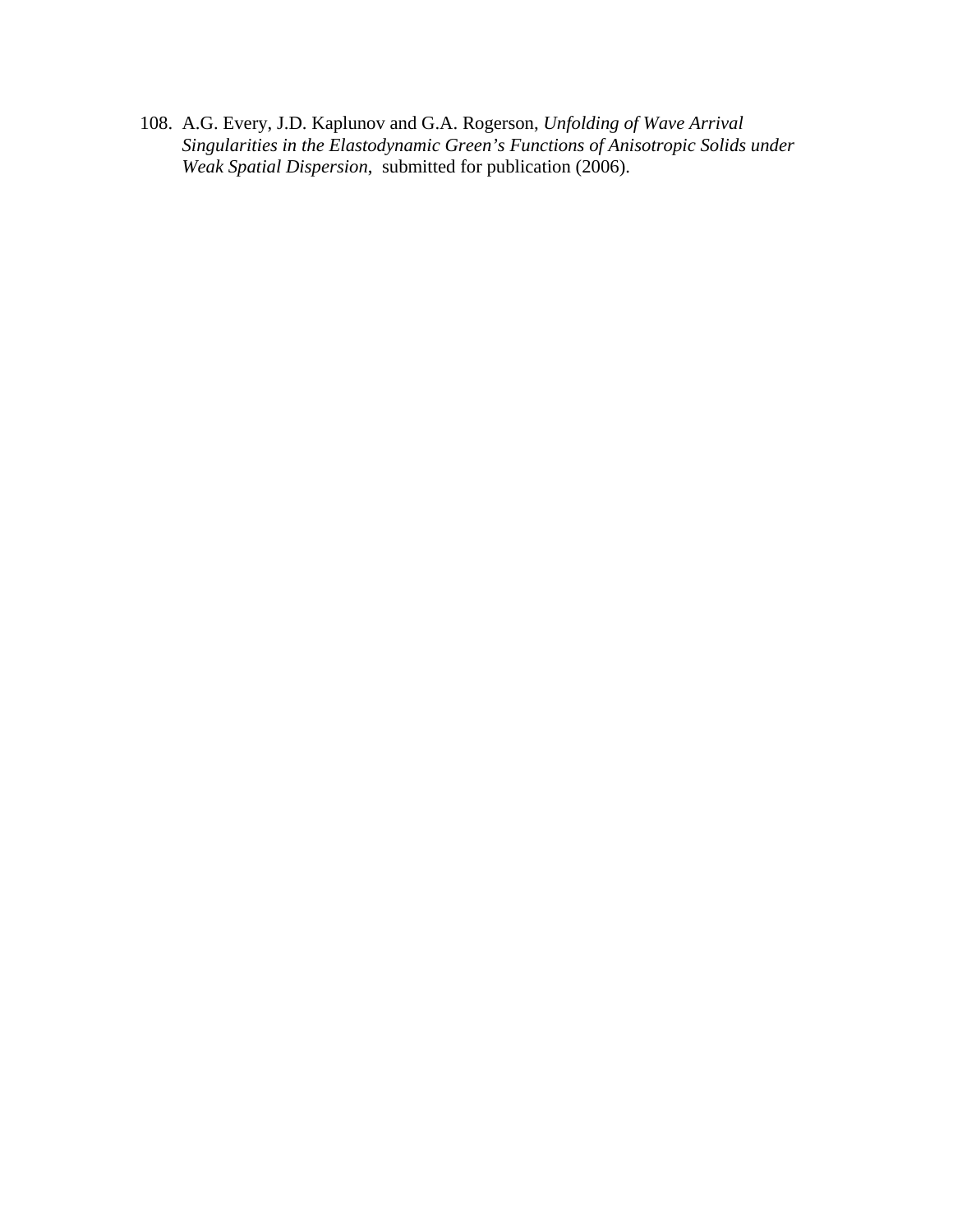### **Published conference papers**

- 1. A.G. Every, *Jahn-Teller Effect for Substitutional Nitrogen in Diamond*, Diamond Conference Proceedings (1968).
- 2. A.G. Every, *Some Aspects of Infra-Red Absorption in Diamond*, Diamond Conference Proceedings (1969).
- 3. A.G. Every, *Acoustic Waves and the Ballistic Propagation of Acoustic Phonons in Diamond*, Diamond Conference Proceedings (1980).
- 4. A.G. Every, *Phonon Focusing and the Shape of the Ray Surface in Cubic Crystals,*  Proceedings of the International Conference on phonon Physics, Bloomington, Indiana (1981): J. de Phys. Colloque **C6**, 215-217 (1981).
- 5. A.G. Every, G.L. Koos, G.A. Northrop and J.P. Wolfe, *Critical-Cone Channeling of Thermal Phonons from Solid/Solid Interfaces*, International Phonon Scattering Conference, Stuttgart (1983): Springer Series in Solid State Sciences, Vol. **51**, pps. 194-196 (1984).
- 6. A.G. Every, D.C. Hurley and J.P. Wolfe, *Phonon Imaging of Diamond,* Diamond Conference Proceedings (1984).
- 7. A.G. Every, *A Model for Calculating Pseudosurface Wave Structures in Phonon Imaging*, Fifth Int. Conf. on Phonon Scattering in Condensed Matter, Urbana, Illinois (1986): Springer Series in Solid State Sciences, Vol. **68**, pps. 312-314 (1986).
- 8. A.G. Every, *Extraordinary Caustics in the Phonon Focusing Patterns of Crystals,*  Fifth Int. Conf. on Phonon Scattering in Condensed Matter, Urbana, Illinois (1986): Springer Series in Solid State Sciences, Vol. **68**, pps. 302-304 (1986).
- 9. A.K. McCurdy and A.G. Every, *Phonon Images and Phonon Conduction in Trigonal Crystals,* 20th International Thermal Conductivity Conference, Virginia (1987): Thermal Conductivity **20**, ed. D.P.H. Hasselman and J.R. Thomas, Plenum Press, pps. 243-247 (1989).
- 10. L.J. Challis, N.P. Hewett, P.A. Russell, V.W. Rampton, A.J. Kent and A.G. Every, *Acoustic Phonon Emission from a 2DEG in a Si MOSFET*, Proc. 19th Conf. on Physics of Semiconductors, ed. W. Zawadski, Polish Academy of Sciences, Warsaw, pps. 807-810 (1988).
- 11. A.G. Every, *Acoustic Symmetry and First Order Spatial Dispersion Effects in Phonon Focusing*, PHONONS 89, Heidelberg (1989), ed. S. Hunklinger, W. Ludwig and G. Weiss, World Scientific, pps. 1355-1357 (1990).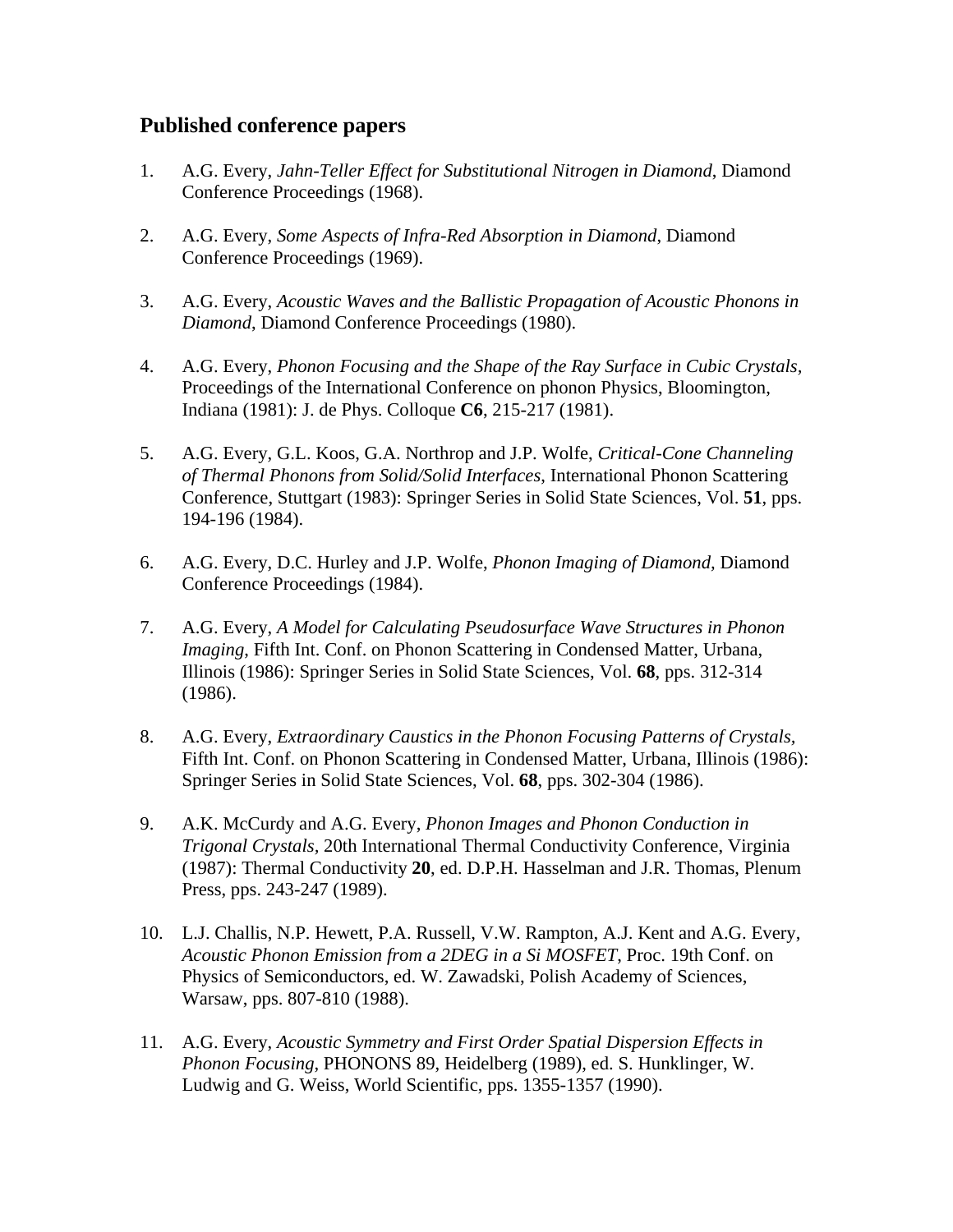12. A.G. Every, N.P. Hewett, L.J. Challis and J. Cooper, *The Role of Phonon Focusing in the Surface Temperature Profile of a Silicon Wafer Heated by a 2DEG*, PHONONS 89, Heidelberg (1989), ed. S. Hunklinger, W. Ludwig and G. Weiss, World Scientific, pps. 1358-1360 (1990).

13. A.G. Every, W. Sachse, K.Y. Kim and Lin Niu, *Determination of Elastic Constants of Anisotropic Solids from Group Velocity Data*, Review of Progress in Quantitative Nondestructive Evaluation, Vol. **10B**, ed. D.O. Thompson and D.E. Chimenti, Plenum, pps. 1663-1668 (1991).

- 14. W. Sachse, A.G. Every and R.L. Weaver, *Interpretation of Ultrasonic PS/PR Amplitude Data*, Review of Progress in Quantitative Nondestructive Evaluation, Vol. **10A**, ed. D.O. Thompson and D.E. Chimenti, Plenum, pps. 129-136 (1991).
- 15. A.G. Every, W. Sachse and M.O.Thompson, *Materials Characterization from Elastic Wave Anisotropy Images*, Nondestructive Characterization of Materials **IV**, ed. C.O. Ruud, J.F. Bussiere and R.E. Green, Plenum, pps. 493-500 (1991).
- 16. W. Sachse and A.G. Every, *The Characterization of Materials with Simulated AE Signals*, 10th Int. Acoustic Emission Symposium, Sendai, Japan (1990). Progress in Acoustic Emission **V**, Japanese Society for Non-Destructive Inspection, pps. 222- 229 (1990).
- 17. A.G. Every and W. Sachse, *Imaging of Laser-Generated Ultrasonic Waves in Silicon*, 19th International Symposium on Acoustical Imaging, ed. H. Ermert and H. Harjes, Plenum, pps. 743-748 (1992).
- 18. A.G. Every, B. Castagnede and W. Sachse, *Numerical Instabilities in Inversion Algorithms for Recovering the Elastic Constants of Anisotropic Solids from Ultrasonic Wavespeed Data*, Ultrasonics International' 91, Le Touquet, France. Butterworth-Heinemann, pps. 459-462 (1991).
- 19. A.G. Every, *Geometrical Dispersion of Ballistic Heat Pulses: Application to Paratellurite*, Seventh Int. Conf. on Phonon Scattering in Condensed Matter, Ithaca, NY (1992): Springer Series in Solid State Sciences, Vol. **112**, pps. 75-76 (1993).
- 20. A.G. Every and W. Sachse, *Anisotropy Imaging of Materials*, Seventh Int. Conf. on Phonon Scattering in Condensed Matter, Ithaca, NY 1992): Springer Series in Solid State Sciences, Vol. **112**, pps. 73-74 (1993).

21. A.G. Every and V.I. Neiman, *Mode Conversion to Four Bulk Waves in Piezoelectric Solids*, Proc. 14th Int. Congress on Acoustics, Beijing, China, ed. Li Peizi, A12-3 (1992).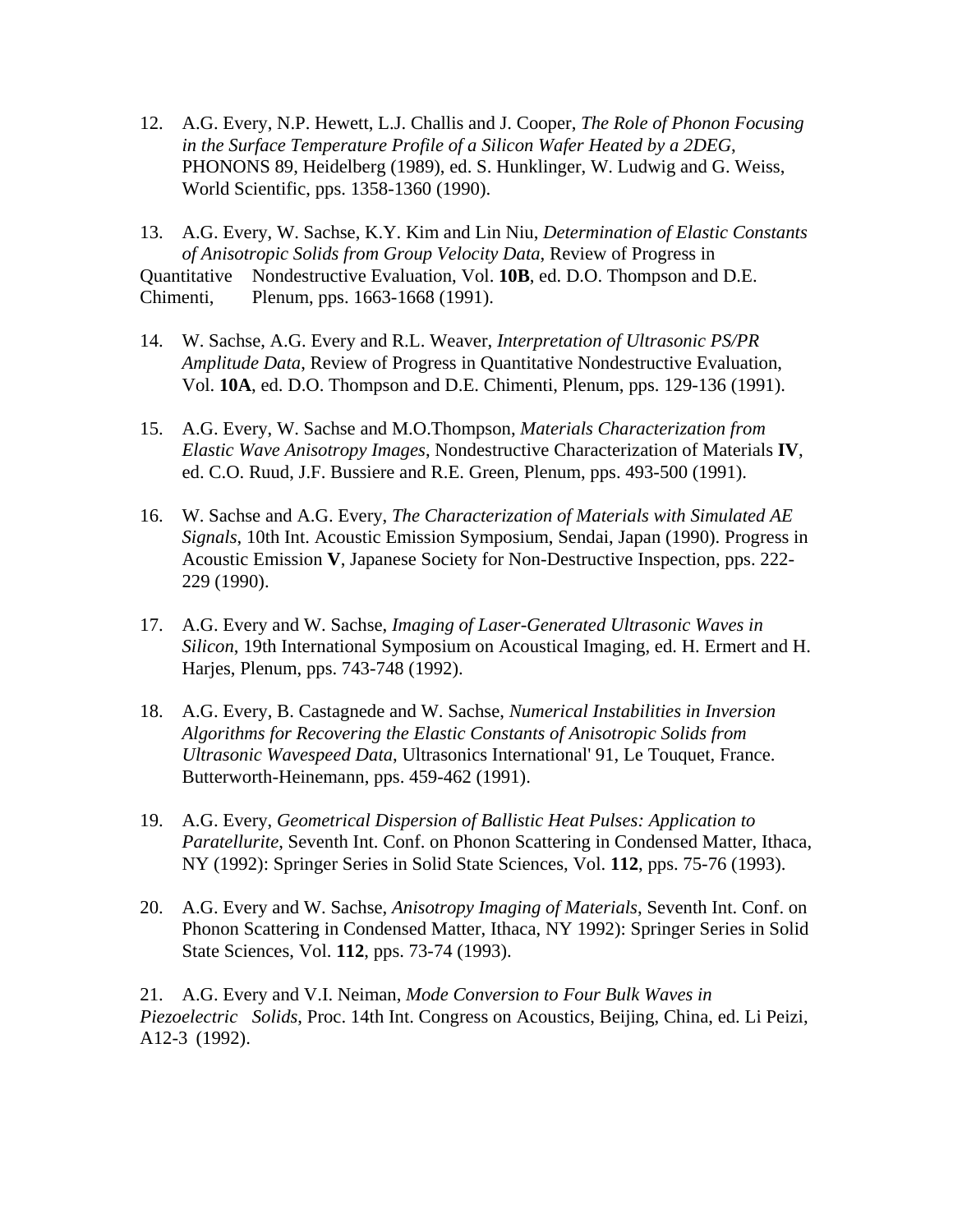- 22. A.G. Every, *Phonon Imaging in Single and Multilayered Anisotropic Solids*, 20th Int. Symp. on Acoustical Imaging, Nanjing, China (1992), ed. Benli Gu, Plenum, pps. 19-23 (1993).
- 23. W. Sachse and A.G. Every, *A Powerful Materials Characterisation Tool*, 11th Int. Acoustic Emission Symposium, Fukuoka, Japan (1992). Progress in Acoustic Emission **VI**, Japanese Soc. for Non-Destructive Inspection (1992).
- 24. A.G. Every, Y. Tsou, D.P.H. Hasselman and R.Raj, *The Thermal Conductivity of Diamond/ZnS Composites*, Diamond Conference Proceedings (1992).
- 25. A.G. Every, K.Y. Kim and W. Sachse, *Waves in Anisotropic Media*, Invited paper, Ultrasonics International'93, Vienna, Butterworth-Heinemann, pps. 7-12 (1993).
- 26. A.G. Every and K.Y. Kim, *Determination of the Elastic Constants of Anisotropic Solids From Elastodynamic Greens Functions*, Invited paper, Ultrasonics International '95, Edinburgh. Ultrasonics **34**, 471-472 (1995).
- 27. A.G. Every, K. Hillmann, K.U. Wuerz, H. Hasselmann and W. Grill, *Singularities in Scanning Acoustic Microscopy Phase Images*, Phonons '95, Sapporo, Japan. Physica **B219&220**, 714-716 (1995).
- 28. P.R. Stoddart, J.D. Comins and A.G. Every, *High-temperature Studies of Surface Acoustic Wave Velocities in Silicon by Brillouin Scattering*, Phonons '95, Sapporo, Japan. Physica **B219&220**, 717-719 (1995).
- 29. K.Y. Kim, A.R. Baker, W. Sachse and A.G. Every, *Applications of SH Mode for Measurement of Anisotropic Properties of Solids*, Review of Progress in Quantitative Nondestructive Evaluation, Vol. **15**, ed. D.O. Thompson and D.E. Chimenti, Plenum, pps. 1375-1382 (1996).
- 30. J.D. Comins, A.G. Every, P.R. Stoddart, W. Pang, X. Zhang and J.C. Crowhurst, *Surface Brillouin Scattering as a Tool for NDT&E, 14<sup>th</sup> World Conference on Non* destructive Testing, New Delhi, ed. C.G. Krishnadas Nair, B. Raj, C.R.L. Murthi and T. Jayakumar, Trends in NDE Science and Technology, Oxford&IBM Publishing Co., New Delhi, pps. 1293-1296 (1996).
- 31. W. Pang, A.G. Every, J.D. Comins, P.R. Stodart, X. Zhang and D. Pietersen, *Brillouin Scattering as a Tool for Characterizing Surfaces, Interfaces and Thin Films*, Review of Progress in Quantitative Nondestructive Evaluation, Vol. **17**, ed. D.O. Thompson and D.E. Chimenti, Plenum, pps. 1315-1322 (1998).
- 32. M. Manghnani, P. Zinin, S. Tkachev, V. Askarpour, A.G. Every and O. Lefeuvre, *Surface Brillouin Spectroscopy of Thin Film Si3N4 on GaAs*, Proc. XVI'th Int. Conf. on Raman Spectroscopy (1998) Supplementary Volume pps. 110-113.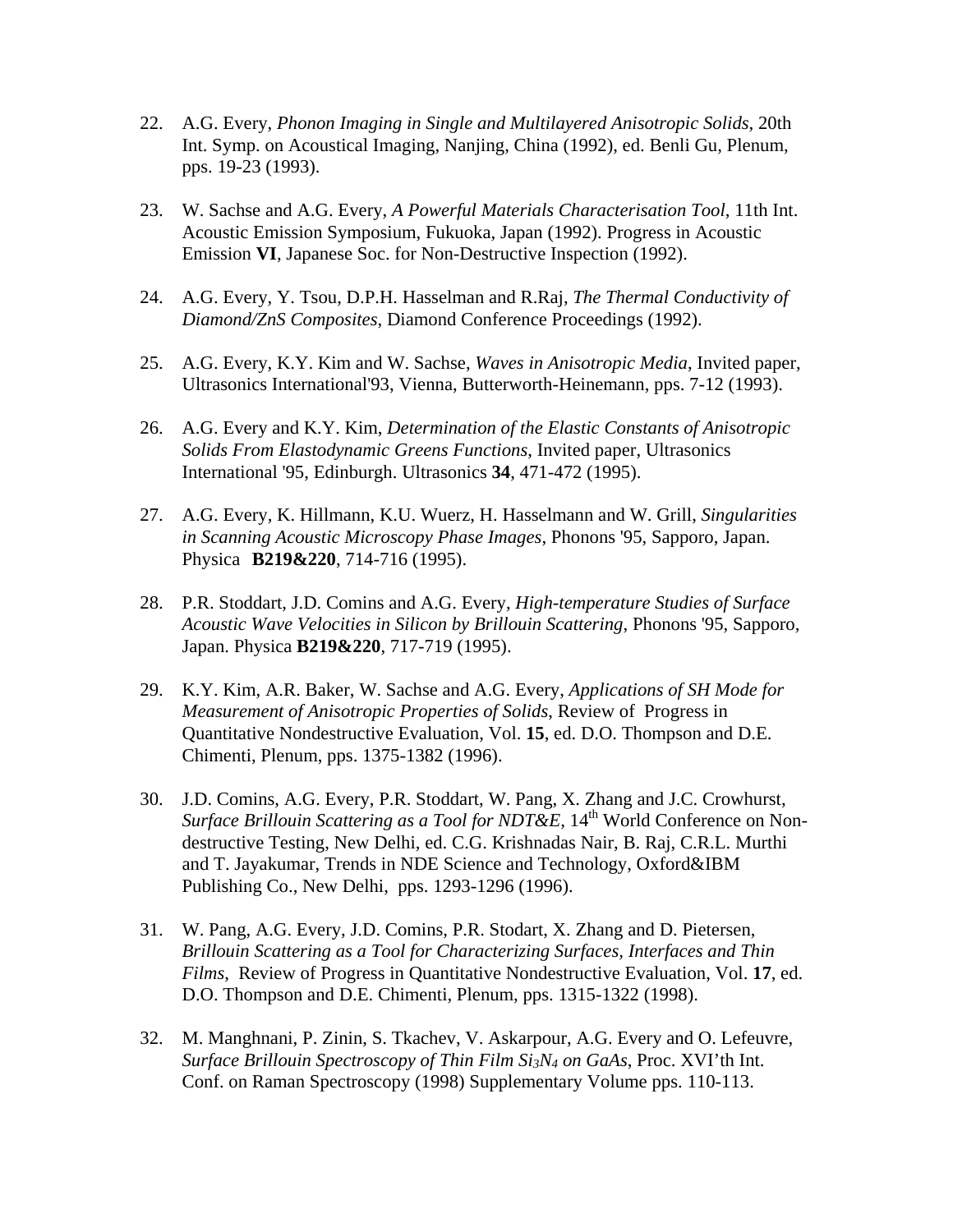- 33. A. de Bernabe, C. Prieto and A.G. Every*, Stress-induced Elastic Constant Enhancement in Si/Ge Superlattices*, Proc. XVI'th Int. Conf. on Raman Spectroscopy, ed. A.M. Heyns, Plenum pps. 888-889 (1998).
- 34. X. Zhang, J.D. Comins, A.G. Every, P.R. Stoddart, W. Pang and T.E. Derry, *Study of the Surface Excitations in Ion-bombarded Silicon Layers by Surface Brillouin Scattering*, Proc. XVI'th Int. Conf. on Raman Spectroscopy, ed. A.M. Heyns, Plenum pps. 884-887 (1998).
- 35. J.C. Crowhurst, J.D. Comins, A.G. Every and M. Maaza, *The Surface Brillouin Scattering Study of Supported Ni/V Multilayers*, XVI'th Int. Conf. on Raman Spectroscopy, ed. A.M. Heyns, Plenum pps. 872-873 (1998).
- 36. X. Zhang, J.D. Comins, A.G. Every and P.R. Stoddart*, Elastic Properties of Vanadium Carbide Studied by Surface Brillouin*, Proc. XVI'th Int. Conf. on Raman Spectroscopy, ed. A.M. Heyns, Plenum pps. 882-883 (1998).
- 37. G. Amulele and A.G. Every, *Acoustic Microscopy Wall Thickness Measurements on Nickel Based Superalloy Gas Turbine Blades*, Review of Progress in Quantitative Nondestructive Evaluation, Vol. **18**, ed. D.O. Thompson and D.E. Chimenti, Plenum, pps. 2001-2007 (1999).
- 38. M..H. Manghnani, S. Tkachev, P. Zinin, V. Askarpour, A. Misra, R. Rocheleau and A.G. Every, *Elastic Properties of Elastic Hard Films by Surface Brillouin Scattering*, Proc. of Second US-Japan Symposium on Advances in NDE, Ed. By M. Katoh, B.B. Djordjevic. (The Japanese Society for Non-Destructive Inspection, Tokyo, Japan) (1999) pps. 301-306.
- 39. J.C. Crowhurst, G.R. Hearne, J.D. Comins, P.R. Stoddart and A.G. Every, *The Surface Brillouin Scattering Study of Opaque Materials at High Pressure*, Proceedings of AIPAPT-17, Hawaii, (1999).
- 40. M.H. Manghnani, X. Zhang, S. Tkachev, P. Zinin, H. Feldermann, C. Ronning, H. Hofsass and A.G. Every, *Elastic Properties of Hard cBN Film by Surface Brillouin Scattering*, Nondestructive Characterization of Materials IX, ed. R.E. Green (AIP, New York, 1999) pps. 315-320.
- 41. A.G. Every and L.-P. Song, *Recovery of the Elastic Constants of Anisotropic Solids from Longitudinal Wave Group Velocity Data*, Review of Progress in Quantitative Nondestructive Evaluation, Vol. **20**, ed. D.O. Thompson and D.E. Chimenti, AIP, 1346-1353 (2001).
- 42. O. Poncelet, M. Deschamps, A.G. Every and B. Audoin, *Diffraction Extension to Cuspidal Edges of Wave Surfaces of Anisotropic Solids: Treatment of Near Cusp Behavior,* Review of Progress in Quantitative Nondestructive Evaluation, Vol. **20**, ed. D.O. Thompson and D.E. Chimenti, AIP, 51-58 (2001).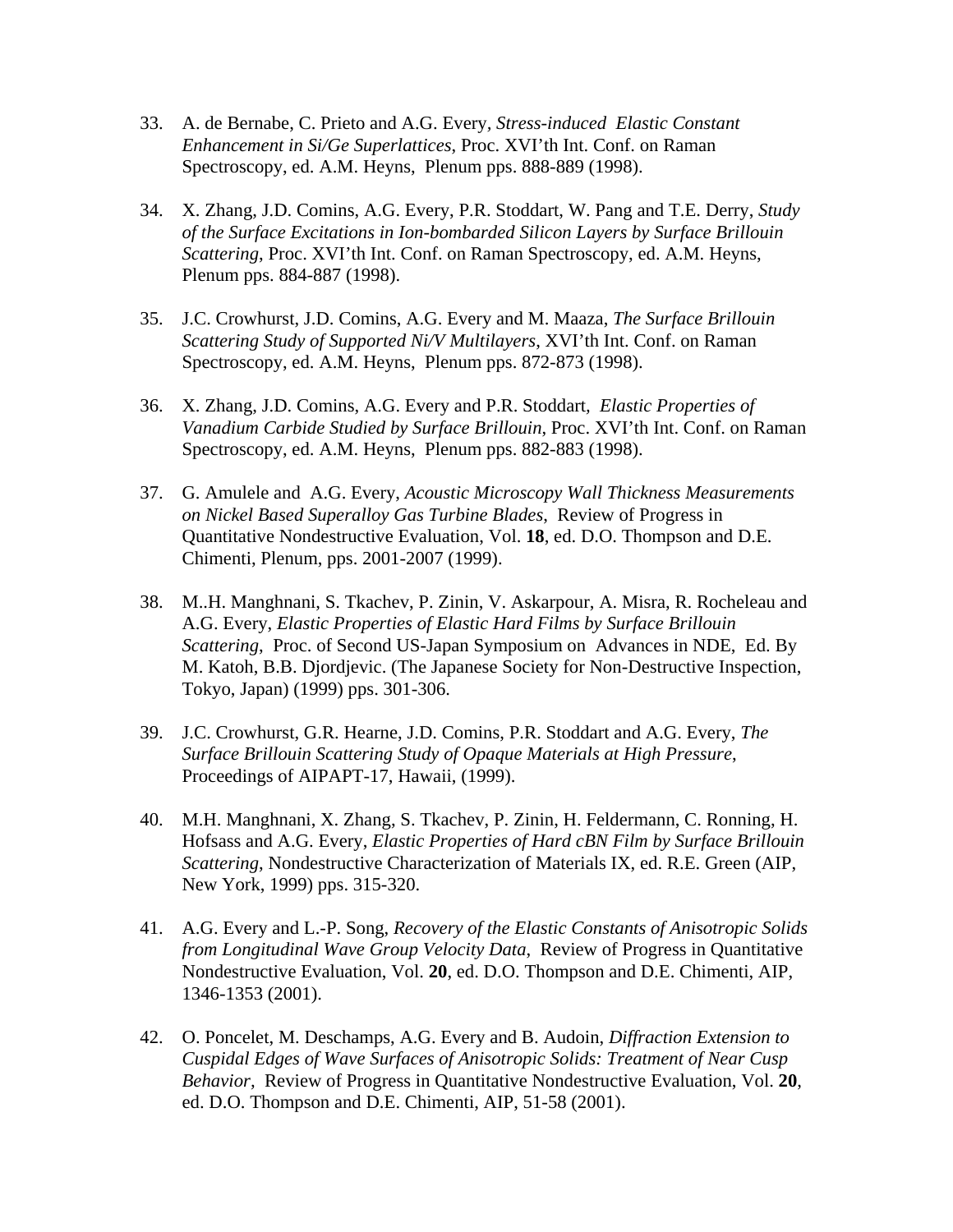- 43. X. Zhang, J.D. Comins and A.G. Every, *Structural Transition in Carbon Ion Bombarded Silicon Studied by Surface Brillouin Scattering at High Temperature*, Proc. XVII'th Int. Conf. on Raman Spectroscopy, pps. 418-419 (2000).
- 44. J C Crowhurst, G R Hearne, J D Comins, A G Every and P R Stoddart, *Surface Brillouin Scattering from Opaque Materials at High Pressure*, Proc. Int. Conf. on the Science and Technology of High Pressure AIRAPT –17, Honolulu, Hawaii 25- 30 July 2000, eds. M H Manghnani, W J Nellis and M K Nichol, Universities Press (India), Hyderabad, pp 43-46.
- 45. J C Crowhurst, G R Hearne, J D Comins, A G Every and P R Stoddart, *The Surface Brillouin Scattering of Opaque Materials at High Pressure*", Proc. XVIIth Int. Conf. on Raman Spectroscopy, Beijing, China ed S -L Zhang , Wiley: Chichester (2000), 402-403.
- 46. X Zhang, J D Comins and A G Every, *Surface Brillouin Scattering Study of a High Temperature Structural Transition in a Thin Layer of Carbon Ion Bombarded Silicon*", Proc. Int. Conf. on Optical Properties of Ultra-Thin Films and Related Systems, Xi'an, P. R. China, (2000) ed. Yan Fang, pp5-6 .
- 47. X Zhang, J D Comins and A G Every, *Structural Transition in Carbon Ion Bombarded Silicon Studied by Surface Brillouin Scattering at High Temperature*, Proc. XVIIth Int. Conf. on Raman Spectroscopy, Beijing, China ed S -L Zhang , Wiley: Chichester (2000),408-409.
- 48. M. Deschamps and A.G. Every, *Point Focus Acoustic Materials Signature of Anisotropic Solids*, Forum Acusticum Sevilla 2002, Sevilla, Spain (2002).
- 49. J.D. Comins, A.G. Every, W. Pang, P.R; Stoddart and X.Zhang, *NDE of Solid Surfaces and Thin Surface Coatings by Means of Surface Brillouin Scattering of Light*, NDE of High Valued Materials, Cape Town (2002).
- 50. A.G. Every and M. Deschamps, *Principal Surface Wave Velocities in the Point Focus Acoustic Materials Signature V(z) of an Anisotropic Solid,* Review of Progress in Quantitative Nondestructive Evaluation, Vol. **22**, ed. D.O. Thompson and D.E. Chimenti, AIP, 1219-1226 (2003).
- 51. A.G. Every, *Perspectives on Acoustic Microscopy a Review*, Proc. 2<sup>nd</sup> Int. Conf. of AfricaMRS, ed. Y. Ballim, A.G. Every, S. Luyckx and D.C. Levendis, Witwatersrand University Press (2003).
- 52. S.B. Tlali,B.A. Mathe, L.M. Kotane, J.D. Comins and A.G. Every, *Brillouin Scattering Studies of Iron Pyrite (FeS<sub>2</sub>) at High Temperatures*, Proc.  $2^{nd}$  Int. Conf. of AfricaMRS, ed. Y. Ballim, A.G. Every, S. Luyckx and D.C. Levendis, Witwatersrand University Press (2003).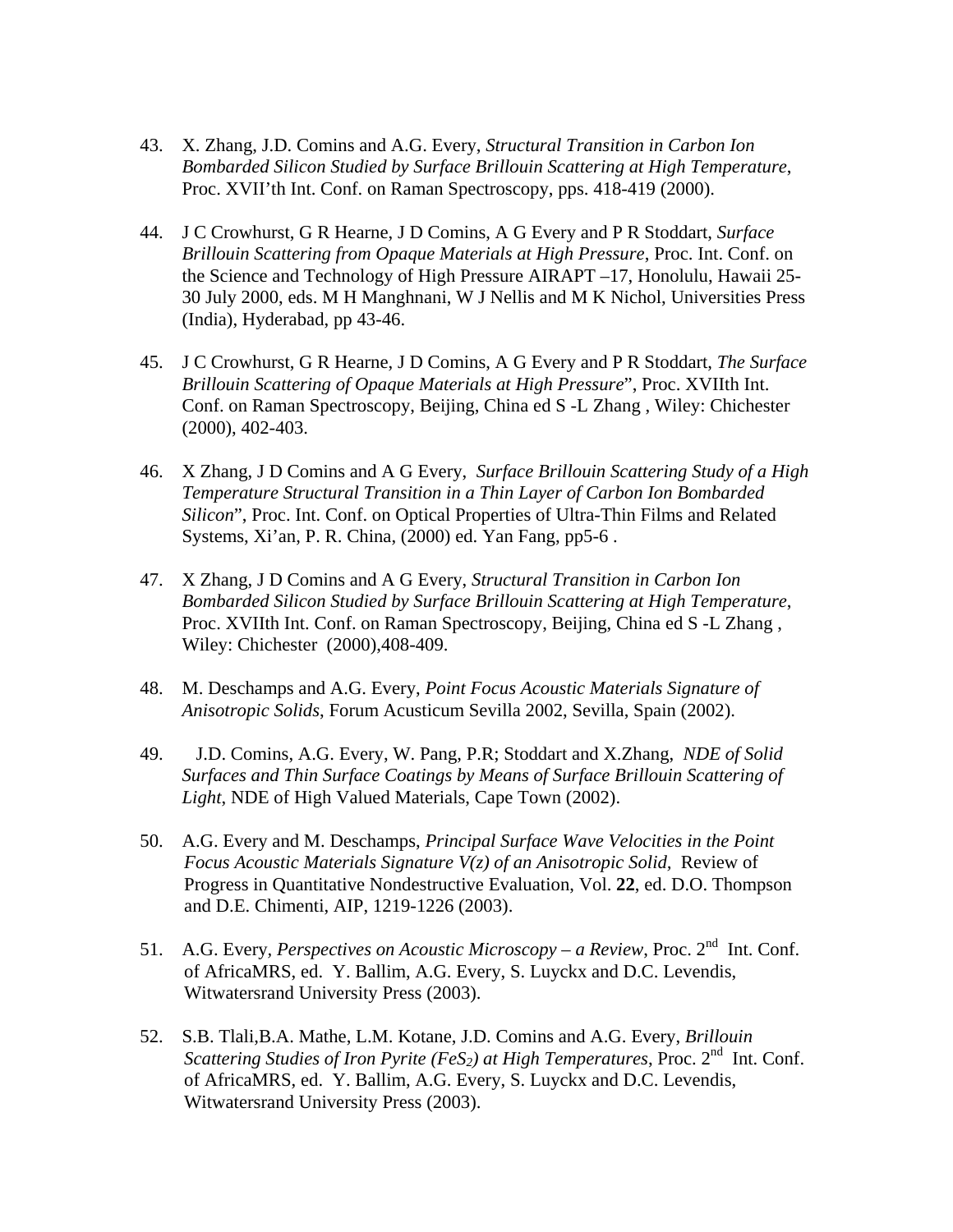- 53. G.M. Amulele and A.G. Every, *Wave Propagation in an Anisotropic Nickel-Based Superalloy*, Proc. 2<sup>nd</sup> Int. Conf. of AfricaMRS, ed. Y. Ballim, A.G. Every, S. Luyckx and D.C. Levendis, Witwatersrand University Press (2003).
- 54. A.G. Every, M. Pluta, W. Grill and K.U. Würz, *Progression from Ballistic Phonon Focusing to Internal Diffraction of Ultrasound in Crystals*, Proceedings of Phonons 2004, Phys. Stat. Sol. **C1**, 2951-2954 (2004)./**DOI** 10.1002/pssc.200405274
- 55. S. Tlali, B. Mathe, L.M. Kotane, F.R.L. Schöning, J.D. Comins, A.G. Every, H.M. Sithole, P.E. Ngoepe and K. Wright, *Brillouin Scattering Studies and Computational Simulations of the Elastic Properties of Iron Pyrite (FeS<sub>2</sub>) at High Temperatures*, Proceedings of Phonons 2004, Phys. Stat. Sol. **C1**, 3073-3076 (2004). /**DOI** 10.1002/pssc.200405378
- 56. A.G. Every and K Jakata, *Spatial Dispersion in Acoustic Wave Propagation in Solids*, 3rd Meeting of the African MRS, Marrakech, Morocco, December 2005. J. Phys. Conf. Series, submitted (2006).
- 57. B.A Mathe, JD Comins, AG Every and T Wittkowski, *High Temperature Surface Brillouin Scattering Studies in Amorphous Boron Carbide (B4C3) film*. 3rd Meeting of the African MRS, Marrakech, Morocco, December 2005. J. Phys. Conf. Series, submitted (2006).
- 58. X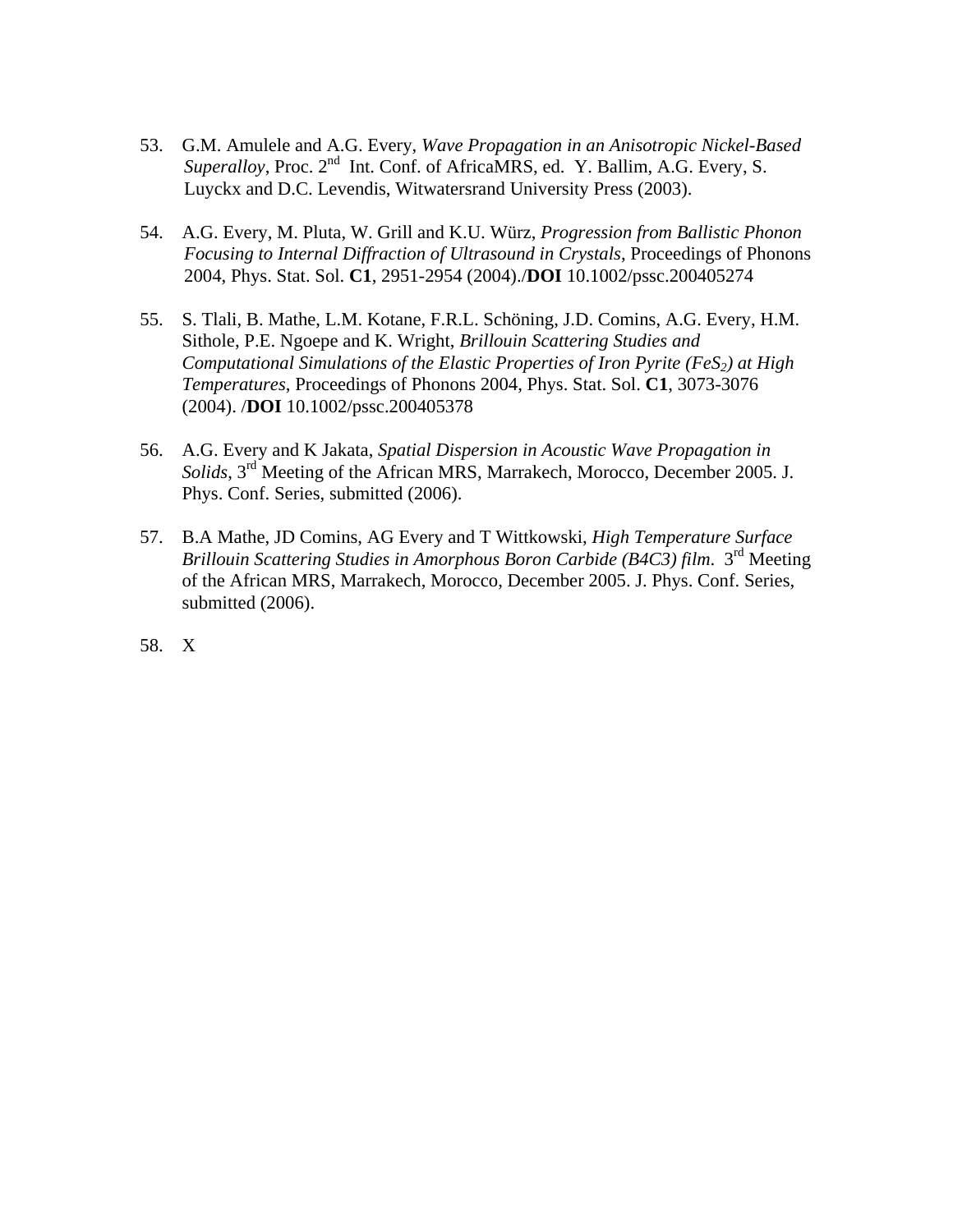### **Conference papers: other**

- 1. A.G. Every and D.S. Schonland, *A Donor Electron Orbital for Nitrogen in Diamond*, SAIP Conf. (1965).
- 2. A.G. Every, *Lattice Dynamics for Crystals with Point Defects*, SAIP Conf., Pretoria (1970).
- 3. A.G. Every, *Quantum Mechanical Effects in Diffusion*, SAIP Conf., Cape Town (1971).
- 4. A.G. Every, *The Adiabatic Versus the Diabatic Approximation in the Decoupling of Electron and Nuclear Motion*, 10th Annual Seminar on Theoretical Physics, Durban (1975).
- 5. A.G. Every, *The Anomalous Low Temperature Properties of Amorphous Solids,*  SAIP Conf., Pretoria (1978).
- 6. A.G. Every, *Closed-Form Expressions for Elastic Waves in Crystals,* 17th Annual Solid State Physics Conference, Warwick, U.K. (1980).
- 7. A.G. Every, *Phonon Imaging*, Int. School on Physical Acoustics, Ettore Majorana Centre, Sicily (1982).
- 8. A.G. Every, *Theory of Phonon Focusing*, NATO ASI on Nonequilibrium Phonon Dynamics, Les Arcs (1984).
- 9. G.L. Koos, A.G. Every and J.P. Wolfe, *Wavevector Channeling of Heat Pulses at a Sapphire/Metal Interface*, March Meeting of the American Physical Society (1984). Bull. Am. Phys. Soc. 29, 224 (1984).
- 10. A.G. Every, *A Model for Calculating Pseudosurface Wave Structures in Phonon Imaging*, SAIP Conf., RAU (1986).
- 11. A.G.Every, *Extraordinary Caustics in the Phonon Focusing Patterns of Crystals*, SAIP Conf., RAU (1986).
- 12. A.G. Every, *Phonon Imaging*, Defect Solid State Conf., RAU (1986).
- 13. P.E. Ngoepe, J.D. Comins and A.G. Every, *Brillouin Scattering Measurements of LaF at High Temperatures*, SAIP Conf., RAU (1986).
- 14. A.K. McCurdy and A.G. Every, *Phonon Images in Piezoelectric Crystals*, Spring Meeting of the New England Section of the American Physical Society (1987).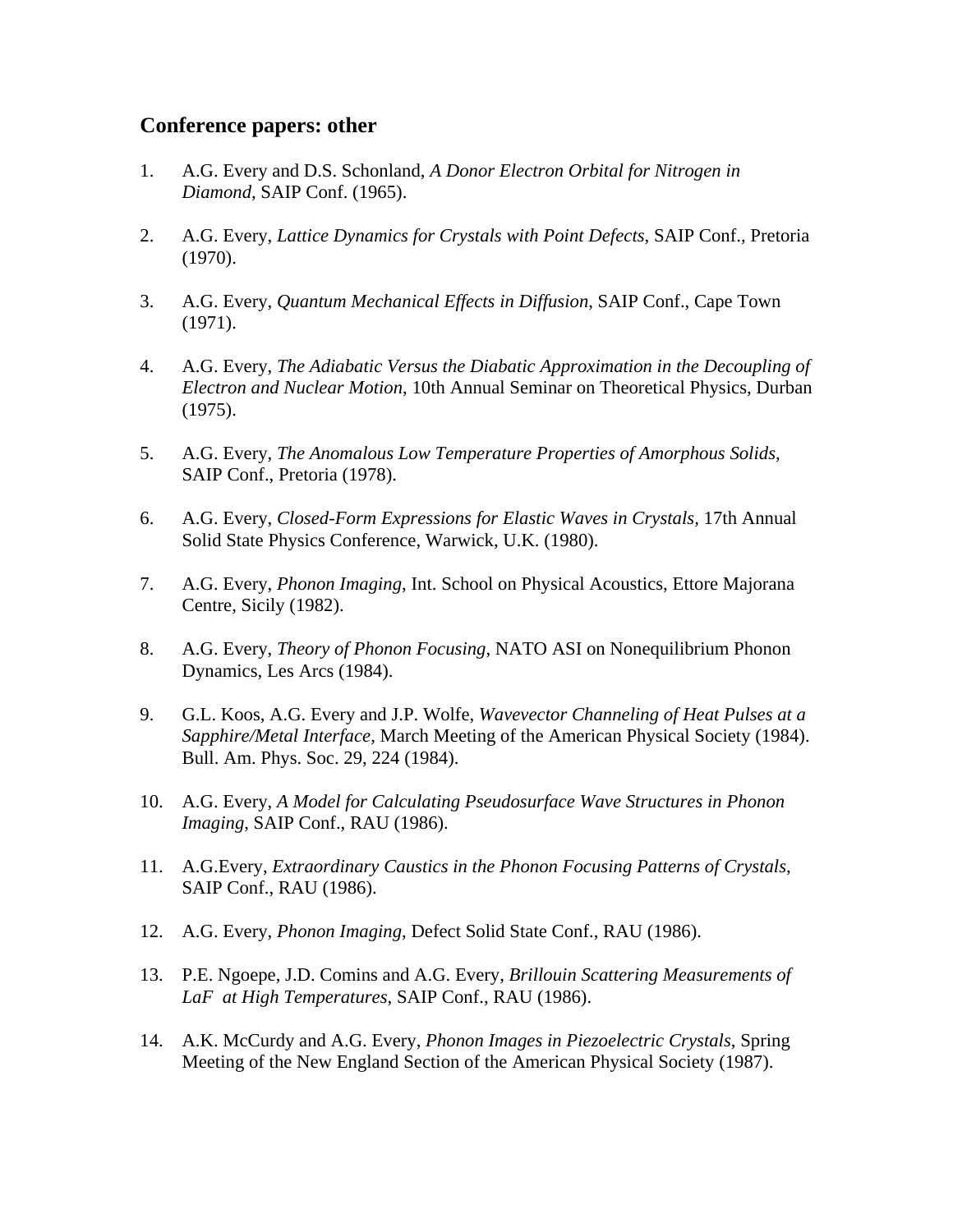- 15. A.G. Every and A.K. McCurdy, *Phonon Images for Orthorhombic Crystals*, Fall Meeting of the New England Section of the American Physical Society (1987).
- 16. P.E. Ngoepe, J.D. Comins and A.G. Every, *Studies of Elastic Constants of LaF at High Temperatures*, SAIP Conf., Durban (1987).
- 17. A.G. Every and A.K. McCurdy, *Phonon Focusing in Piezoelectric Crystals*, SAIP Conf. Durban (1987).
- 18. N.P. Hewett, P.A. Russell, L.J. Challis, V.W. Rampton, A.J. Kent and A.G. Every, *Phonon Emission from a Two Dimensional Electron Gas in Zero Magnetic Field and in the Quantum Hall Regime*, Annual IOP Low Temperature Conference, Birmingham, U.K. (1988).
- 19. A.G. Every and W. Sachse, *The Imaging of Laser-Generated Ultrasonic Waves in Silicon*, SAIP Conf., Bloemfontein (1991).
- 20. W. Sachse and A.G. Every, *Measurement and Interpretation of Laser-generated Scan Images in Anisotropic Solids*, 121st Mtg. of the Acous. Soc. Am., Baltimore (1991).
- 21. A.G. Every and V.I. Neiman, *Reflection of Electroacoustic Waves in Piezoelectric Solids*, SAIP Conf., Johannesburg (1992).
- 22. A.G. Every and W. Sachse, *Laser Generation of Ultrasound in Anisotropic Solids,*  Int. Workshop on Physical Acoustics Nanjing, China, (1992).
- 23. A.G. Every, *Determination of the Elastic Constants of Anisotropic Solids*, Invited paper, Pre-UI'93 Tutorial Day, Vienna (1993).
- 24. A.G. Every, *Elastodynamic Methods for Determining Elastic Constants*, Workshop on Dynamics of Solids, Johannesburg (1995).
- 25. A.G. Every, K. Hillmann, K.U. Wuerz, H. Hasselmann and W. Grill, *Phase Singularities in Scanning Acoustic Microscopy*, Ultrasonics International '95, Edinburgh (1995).
- 26. W. Pang, A.G. Every, J.D. Comins and P.R. Stoddart, *Elastic Properties of TiN Hard Films on High Speed Steel*, SAIP Conf., UWC (1995).
- 27. P.R. Stoddart, J.D. Comins and A.G. Every, *Elastic Constants of Silicon at High Temperatures by Brillouin Scattering*, SAIP Conf., UWC (1995).
- 28. W. Pang, P.R. Stoddart, J.D. Comins and A.G. Every, *Study of the Elastic Properties of TiN Coatings at High Temperatures Using Brillouin Scattering, The*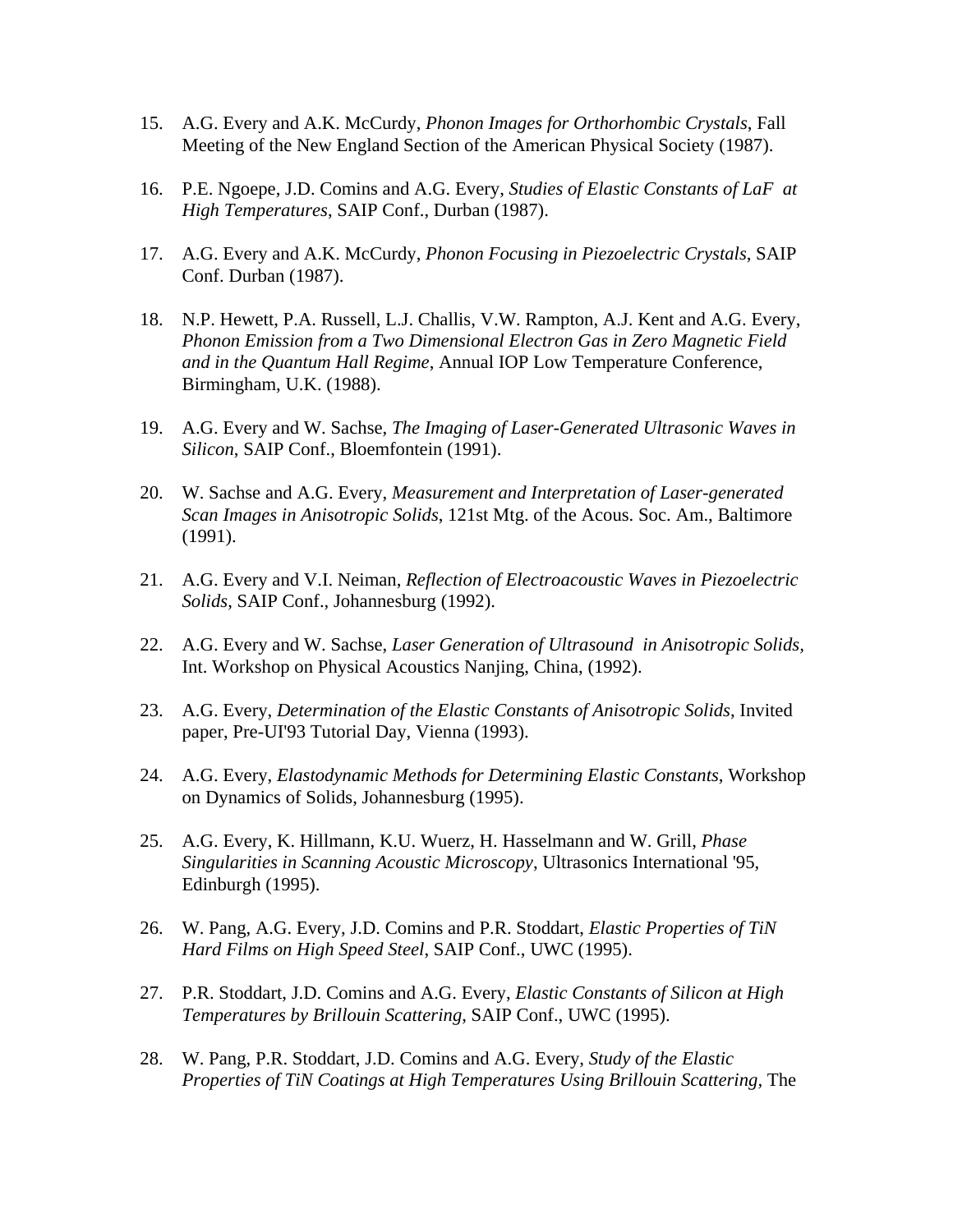Technology, Applications and Markets for Hard and Superhard Materials International Conference, Johannesburg (1995).

- 29. P.R. Stoddart, J.D. Comins and A.G. Every, *Light Scattering in Silicon at High Temperatures*, SAIP Conf., Pretoria (1996).
- 30. X. Zhang, P.R. Stoddart, W. Pang, J.D. Comins and A.G. Every, *The Elastic Properties of Amorphous Silicon Formed by Ion Bombardment*, SAIP Conf., Pretoria (1996).
- 31. J.C. Crowhurst, P.R. Stoddart, J.D. Comins and A.G. Every, *Surface Brillouin Scattering Spectroscopy*, SAIP Conf., Pretoria (1996).
- 32. W. Pang, A.G. Every, J.D. Comins and D. Pietersen, *Surface Acoustic Wave Velocities in Stressed TiN Coatings from Brillouin Scattering*, SAIP Conf., Pretoria (1996).
- 33. A.G.Every, *Brillouin Scattering from Surfaces, Interfaces and Thin Supported Films: Theory*, European Workshop on Surface Brillouin Scattering, Phonons, Magnons and Relaxation Phenomena, Oxford 1997).
- 34. X. Zhang, J.D. Comins, S. Luyckx, A.G.Every and P.R. Stoddart, *Brillouin Scattering Studies on Vanadium Carbide*, European Workshop on Surface Brillouin Scattering, Phonons, Magnons and Relaxation Phenomena, Oxford (1997).
- 35. J.C. Crowhurst, P.R. Stoddart, A.G. Every and J.D. Comins, *Instrumental Distortions of Surface Brillouin Scattering Spectra,* European Workshop on Surface Brillouin Scattering, Phonons, Magnons and Relaxation Phenomena, Oxford (1997).
- 36. G. Amulele, A.G. Every and S. Yates, *Acoustic Microscopy Investigation of Nickel Based Superalloy Gas Turbine Blades*, SAIP Conf., Durban (1997).
- 37. W. Pang, A.G. Every and J.D. Comins, *Acoustic Behaviour of TiN Protective Films*, SAIP Conf., Durban (1997).
- 38. W. Pang, A.G. Every, J.D. Comins, P.R. Stoddart, X. Zhang, J.C. Crowhurst and D. Pietersen, Brillouin Scattering Characterization of Surfaces and Thin Supported Films, NDT'97, Cheltenham, UK (1997).
- 39. G. Amulele, A.G. Every and S. Yates, *Acoustic Microscopy Wall Thickness Measurements on Nickel Based Superalloy Gas Turbine Blades*, NDT'97, Cheltenham, UK (1997).
- 40. A.G. Every, A.A. Maznev and G.A.D. Briggs*, Acoustic Wave Propagation at a Solid-Liquid Interface*, PHONONS'98, Lancaster (1998).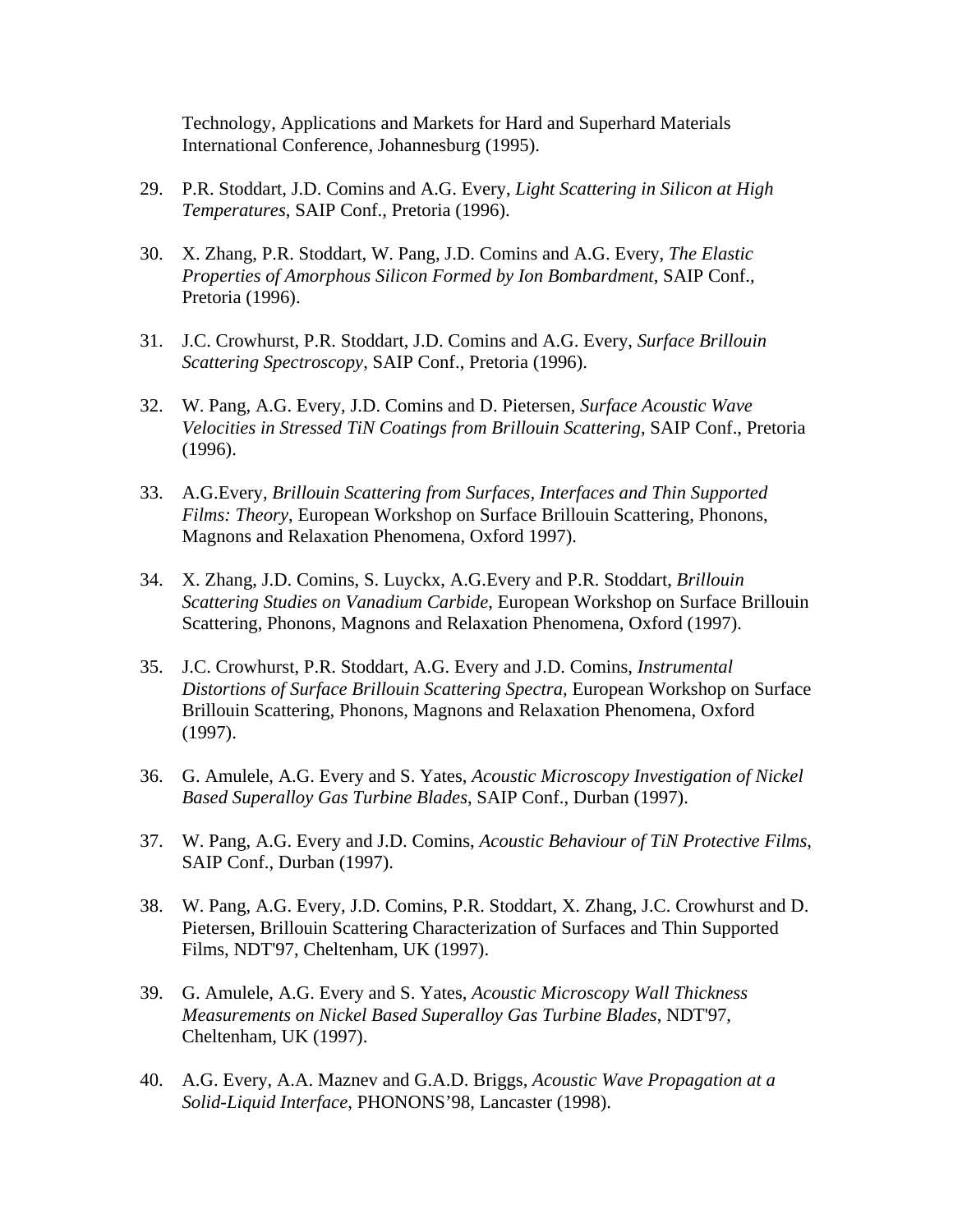- 41. A.G. Every, *Nondestructive Testing: Applied Physics in Action*, SAIP Conference, Cape Town (1998).
- 42. A.G. Every, G.M. Amulele, A.A. Maznev and G.A.D. Briggs*, Acoustic Microscopy Investigations of the Surface and Interior of Anisotropic Solids*, Winter Annual Meeting of the American Society of Mechanical Engineers, Anaheim, California (1998).
- 43. P Zinin, M.H. Manghnani, S. Tkachev, V. Askarpour, O. Lefeuvre, G.A.D. Briggs, A.G. Every, B.D. Zeller, P.Cawley, A.J. Kinloch, *Acoustic Microscopy and Surface Brillouin Spectroscopy for Hard Thin Film Characterisation*, Winter Annual Meeting of the American Society of Mechanical Engineers, Anaheim, California (1998).
- 44. A.G. Every, *Laser Generated Bulk and Surface Waves in Anisotropic Solids*, Journees Ultrasons-lasers, Bordeaux, France (1999).
- 45. A.G. Every and J.D. Comins, *Surface Brillouin Scattering Measurement of the Near-Surface Elastic Properties of Solids and Thin Supported Films*, IOP Anglo-French Physical Acoustics Group Conference, Wye, UK (2001).
- 46. A.G. Every, *Dynamical Methods for Determining the near-surface Elastic Properties of Solids and Thin Supported Films*, Founding Meeting of Africa-MRS, Dakar, Senegal (2002).
- 47 A.G. Every and M. Deschamps, *Principal Surface Wave Velocities in the Acoustic Materials Signature of an Anisotropic Solid*, UI'03, Granada, Spain (2003).
- 59. A.G. Every, *Dynamical Methods for Determining the Near surface Elastic properties of Solids*, UI'03 Pre-Conference Tutorial, Granada, Spain (2003).
- 60. A.G. Every, *An Overview of Acoustic Microscopy*, First National Non-destructive Testing Symposium, Pretoria (2004).
- 61. B.A. Mathe, J.D. Comins, A.G. Every and T. Wittkowski, *High Temperature Surface Brillouin Scattering Studies of an Amorphous Boron Carbide (B4C ) Film*, SAIP Conference, Pretoria (2005).
- 62. C. Sumanya, B. A. Mathe, M. Mujaji, J. D. Comins , A. G. Every, *Surface Brillouin Scattering in Opaque Thin Hard Films on Diamond Substrates*, S A Institute of Physics Conference, University of Pretoria, (2005).
- 63. A.G. Every and J.D. Comins, *Application of Elastodynamic Green's functions to Surface Brillouin Scattering and Other Phenomena*, Workshop on Acoustics for